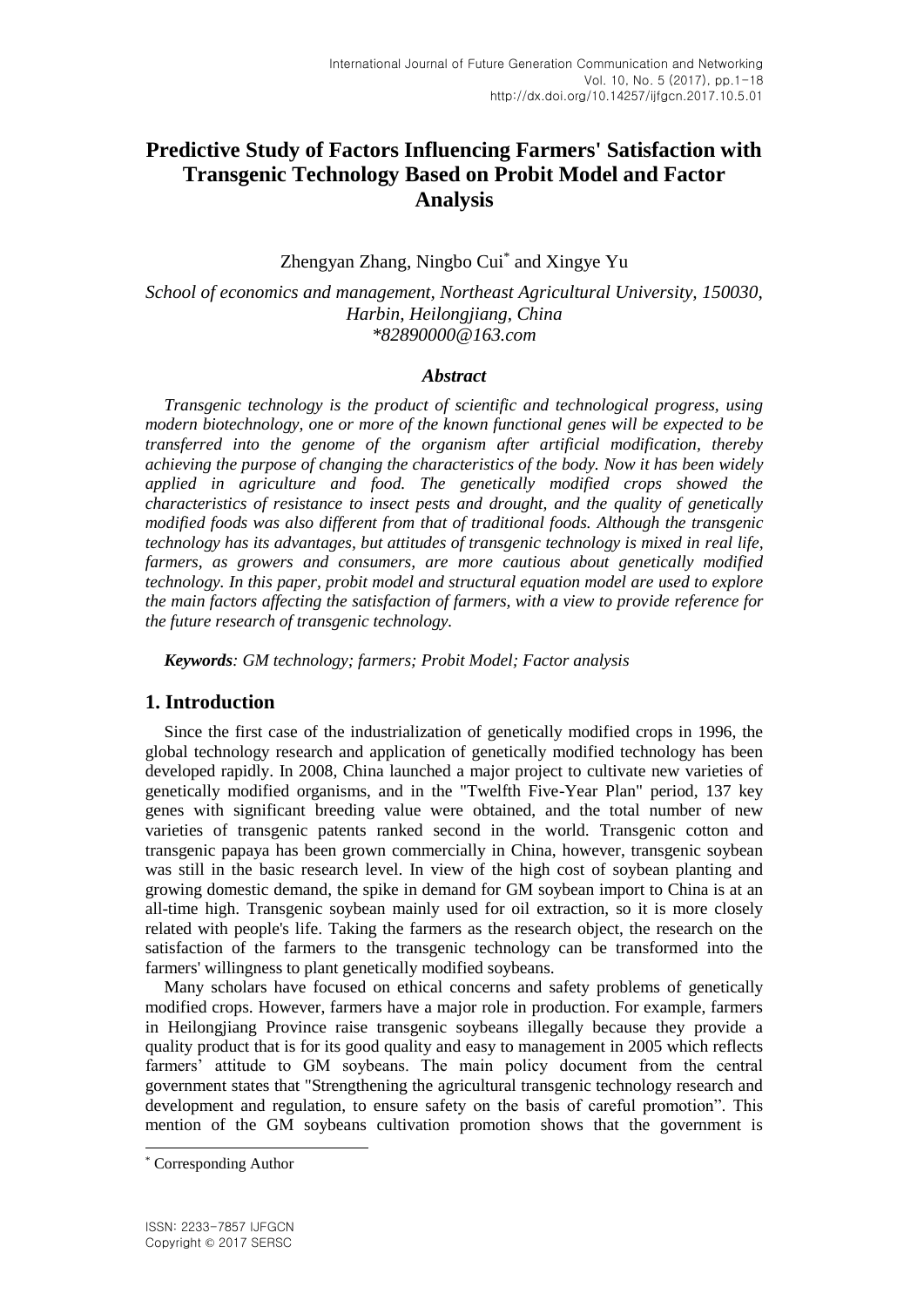committed to promoting GM crops. Research of farmers' cognitive and planting willingness of GM crops is needed.

Domestic scholars have launched a detailed study of many aspects around the farmers on genetically modified technology cognition and production willingness. Xujiapeng and Yanzhenyu [1]found farmers' knowledge of transgenic technology was very scarce in a survey of farmers in Hubei province, the individual characteristics and subjective expectation are the important factors influencing farmers to plant transgenic staple food. Xueyan [2]studied the maize and rice transgenic insect-resistant varieties and diseaseresistant varieties through field investigation in Heilongjiang, Jilin, Shandong, Henan and Fujian provinces, finding that many farmers were concerned about economic benefits in addition to safety issues. In other words, it is more difficult to promote GM technology commercialization at the producer level compared with the demand-side. One suite of factors affecting farmers' willingness to plant GM crops is related to the farmers themselves, including: education background[3], source of income[4], cognitive level of GM technology[5-6], crop planting history[7] cultivation area[6], risk preference[8] and the behavior of economic - moral man[9]. Another suite of factors is external to the farmers, including: crop production forecast[1,4] , prospective crop quality and nutritional value[7],sales expected[1], food security[1,4,10],ecological outcomes[10], input expected[1,6],market liberalization[11], information dissemination[12]. According to a survey of genetically modified soybean planting, Xu Shenxian concluded that famers are not passionate about growing herbicide-resistant soybeans [10].

Farmers' willingness to grow GM crops varies over time and geography. Variation is likely related to information availability and differences in national policy and advocacy. Statistical research methods, including Probit and/or Tobit models, help show that farmers value economic benefits. Farmers are beginning to become more aware of GM crops, with the help of popular science. Three provinces in Northeast China and Inner Mongolia provide a pilot region to evaluate soybean price subsidy policies. The sample areas mentioned below are also selected from the pilot region based on the soybean planting area, yield and other indicators. The general distribution of the situation is shown in Figure 1,2.Farmers are willing to grow GM soybeans in these major soybean-producing areas. We surveyed farmers in the main production areas to understand farmers' knowledge of GM soybeans and how they cultivate soybeans in various regions. To analyze factors influencing farmers' willingness to grow GM soybeans, we used a Probit model and Factor analysis respectively.



**Figure 1. Pilot Areas**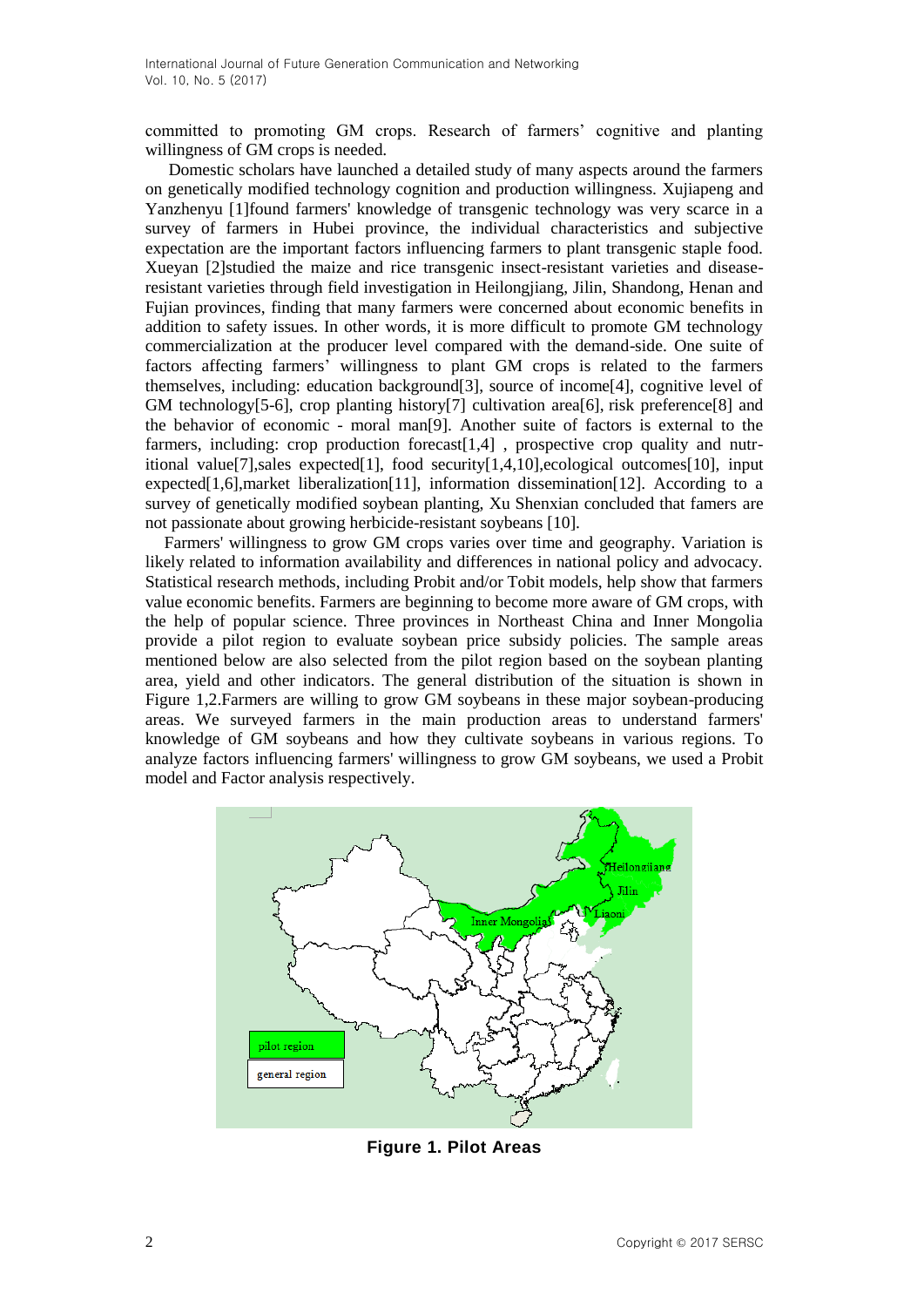

**Figure 2. Sample Distribution**

# **2. Research Background**

### **2.1. Sample Selection**

(A)Research objectives and locations

According to the statistical material about China's main soybean producing areas, four provinces were selected as the target price of soybean subsidies in 2014: Heilongjiang, Jilin, Liaoning and Inner Mongolia. Cities, including farm management districts, included: Qiqihar city, and Suihua city, Heihe city and the nine three Bureau of reclamation, Heilongjiang province; Dunhua city and liaoyuan city, Jilin province; Tieling city and Shenyang city, Liaoning province; Ulanhot city and Hulun Buir city, Inner Mongolia. A total of 10 cities in 22 counties (area, administration, and flag) and 53 villages were selected as the research location. Ten households were selected in each village, resulting in a total of 530 questionnaires, of which 520 valid questionnaires were returned. The research team included graduate and undergraduate students from Northeast Agricultural University, and work was completed from July to September 2015.

The task force selected the research area to focus on GM soybeans because the northeast is China's main soybean producing area, where farmers have a long, rich history of producing soybeans. Moreover, researchers were trained in the sensitivities involved in the topic of GM soybeans.

### **2.2. Soybean Planting in the Research Area**

### **2.2.1. The Overall Characteristics of the Research Area**

The terrain dominated by plains and hills in Heilongjiang Province is the largest soybean planting area, followed by Inner Mongolia. Soybeans in Liaoning Province are mainly used as food. Soybean planting in Jilin Province is mainly concentrated in Dunhua City, a lower proportion of Liaoning Province and Jilin Province planting soybean. In the labor distribution of soybean planting, middle-aged women are major labour force in Jilin and Liaoning province, the proportion of men and women in the labor force is considerable, while in Inner Mongolia, the labor force is dominated by the elderly. The proportion of men and women in the labor force is considerable. Research areas were not restricted to "no tillage" technology, so farm lands are typically trimmed once every autumn, with some farmers trimming the land in spring.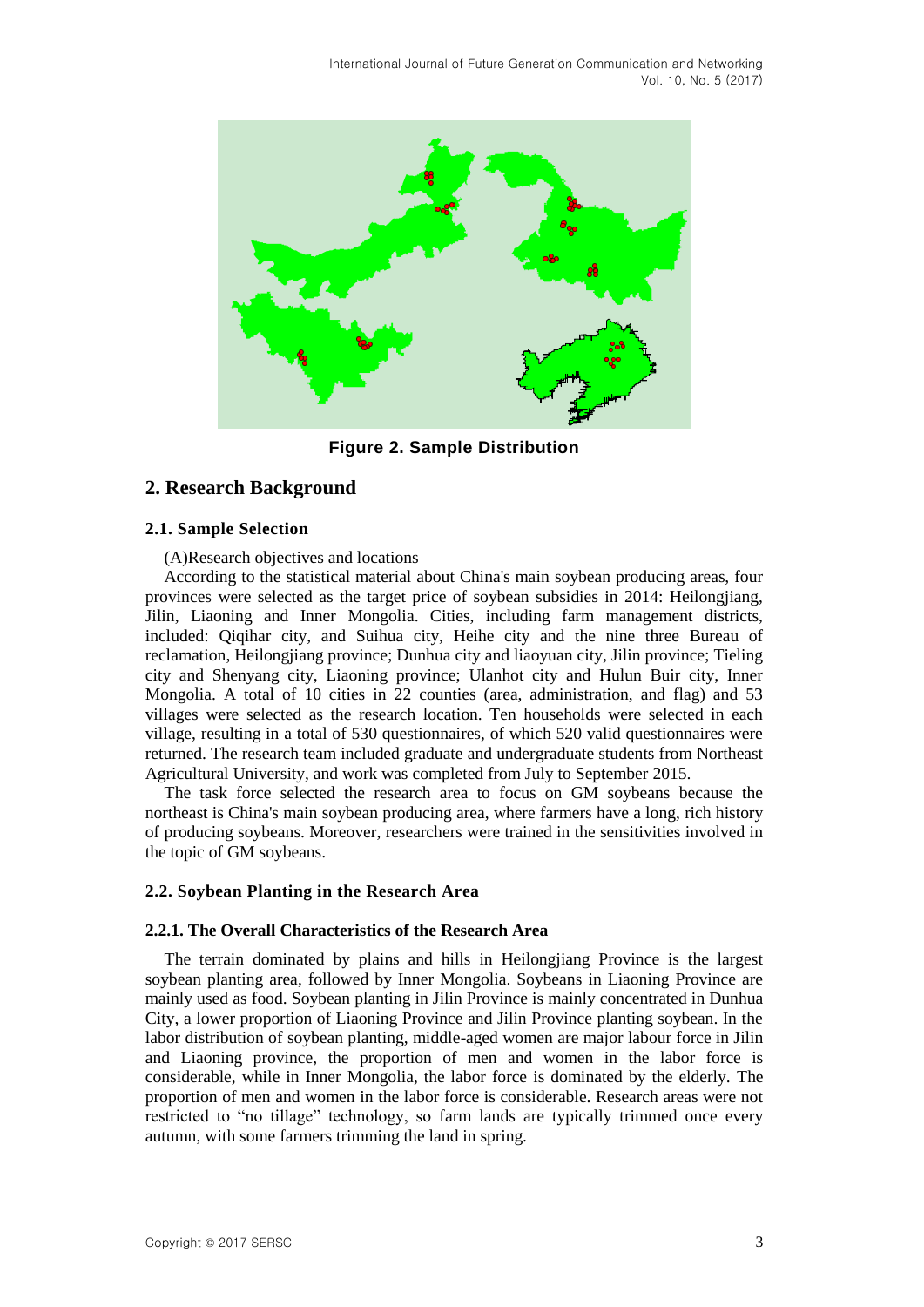#### **2.2.2. Behavior Choice and Reasons of Regional Farmers' Soybean Planting**

(A) Unwilling to grow soybeans. The reasons why the farmers do not want to grow soybean have the national convergence, mainly exists in two aspects. On the one hand, based on the input and output perspective, although the investment cost of corn is higher, but the output value is much higher than soybean. as "rational economic men", when the yield of corn is higher than the yield of soybean, farmers will be biased in favor of planting corn. Figure 3 shows an income analysis of soybean and corn, indicating that corn profits are higher than soybean; On the other hand, based on the perspective of national policy, At present, the target price subsidy policy is an important policy of for the implementation of soybean. However, some problems in the implementation of the policies have weakened the farmers' willingness to grow soybeans. For example, market price monitoring points set unreasonable, making the market monitoring prices high. Moreover, farmers are mainly selling crude soybeans at home, while the market price monitoring points monitor soybeans according to the quality classification, purchased by enterprise. The price of latter soybean is higher 0.2-0.4yuan/kg than the crude soybean. Besides, there is a deviation between real area and the area identified by the country, as a basis for the subsidy. So, farmers receive relatively small subsidies. In 2014 the target price of the domestic soybean was 4800 yuan per ton, which did not have much impact on farmers growing enthusiasm. Soybeans are likely to be replaced by crops with higher efficiency such as corn and rice.



**Figure 3. Comparison of Soybean and Maize Yield Analysis**

(B)Choose to grow soybeans

Of course, there are other reasons in addition to profit that farmers will choose to plant soybeans. In Heilongjiang Province, since the farmers in Nenjiang county are close to the Jianshan farm, their selections of major species follows the farm. Farmers who choose to grow soybeans believe that the risk of planting soybeans is small and early production inputs are lower than corn, and also perceive that soybeans are not labor intensive. Farms choose to plant soybeans because of crop rotation in Baiquan County, some lands are suitable for continuous cropping of corn, and some of the land can be placed in corn soybean rotation. Planting soybeans in Wangkui Country is based on the consideration of base temperature and restricted natural environment. In short, given the presence of comparative income, farmers will abandon soybeans for corn. Considering base temperature, the planting habits, crop rotation, labor, cultivation time, risk and other aspects, the farmers will likely choose to plant a portion of their land as soybean crops.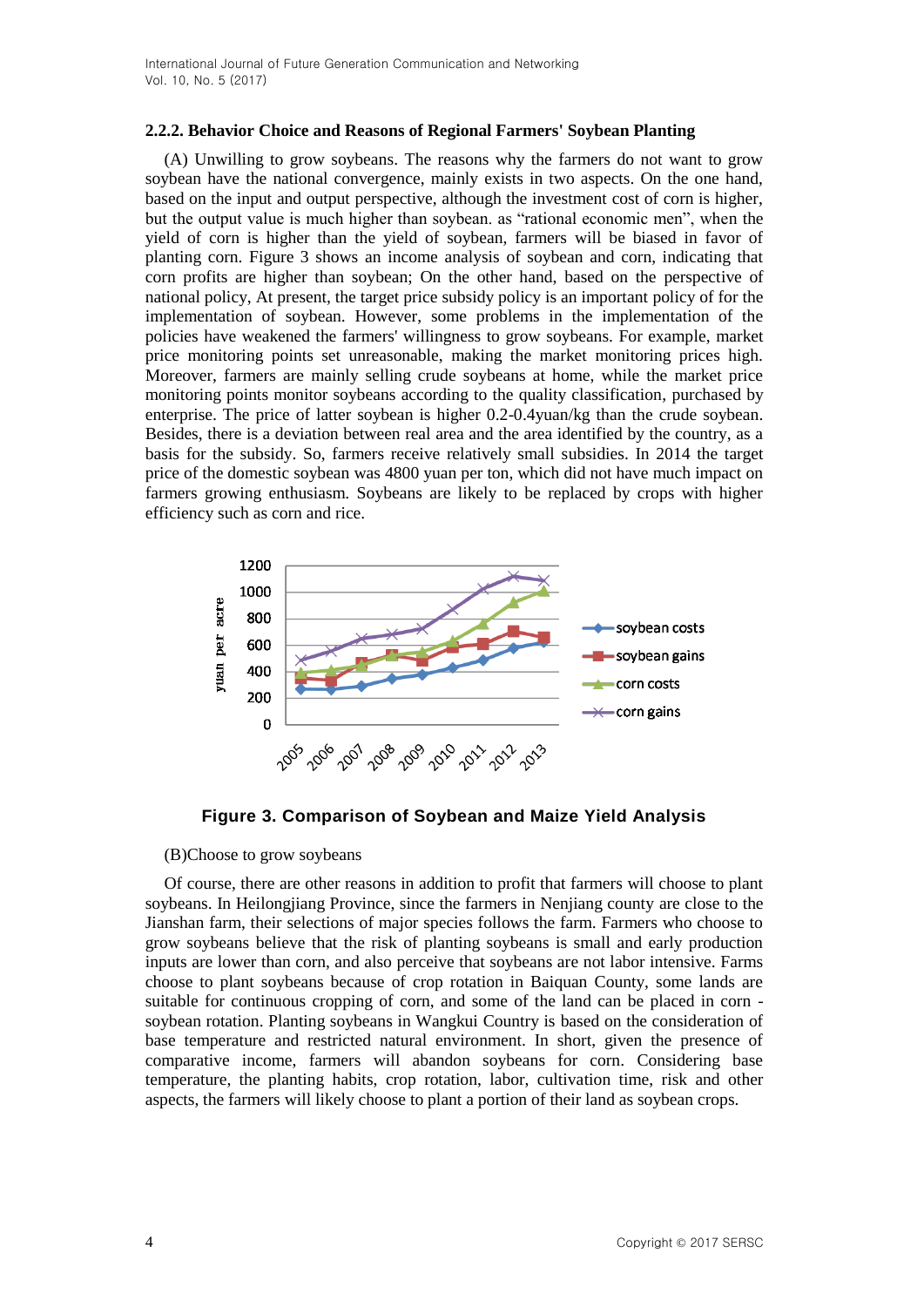# **3. Survey Results**

### **3.1. Households Surveyed**

### **3.1.1. Based On the Individual Characteristics of Households**

In the survey of 520 valid samples of farmers: terms of gender, there were 463 male, 57 female; for age, a minimum of 21 years and a maximum of 74 years, of which a total of 25 people aged 20-30, 96 persons aged 31-40, a total of 216 persons aged 41-50, 131 persons aged 51-60, 42 persons aged 61-70, a total of 10 persons aged 71-80, average age was 47 years old; for years of education, 0-5 years a total of 88 persons, 6-10 years a total of 283 people, 11-15 years for a total of 141 persons, 16-20 years a total of 8 persons, people with the lowest qualifications did not receive formal education, the highest level of education was college degree, average years of schooling for 8.96; for employment status, there were 407 pure farmers, concurrently industry farmers of 113 persons.

### **3.1.2. Based On Regional Differences**

By comparing each sample area, we found more female respondents in Jilin province and Liaoning Province and more men chose to go out to work, so the degree of part-time farming was higher. Farmers' education level is higher than other regions in nine three Bureau of reclamation, with an average 12 years of schooling. The least number of farmers were surveyed in Nenjiang County, Heilongjiang province: a total of 10 farmers interviewed from three villages. Because the development of land scale management was better, the number of farmers engaged in agricultural production was less in each village. The respondents in Inner Mongolia were older and the new generation of migrant workers did not want to return to farming. As a result most of the land was managed by the old people in the countryside.

### **3.2. Farmers ' Perceptions of Biotechnology and Genetically Modified Foods**

From Table 1, the gender, age, years of education and occupation of the farmer will affect their awareness of transgene. The overall understanding of genetically modified GMfood was higher than that of GM technology; a large part of the reason might come from the identification of genetically modified soybean oil in supermarkets. Specifically speaking: the proportion of males who heard about transgene was higher than that of females, 85% male farmers had heard of genetically modified food, while female farmers heard of genetically modified food accounted for 72%; the older the farmer was, access to GM information might be narrower.58% of farmers aged between 51 and 70 years had heard about GM technology, while, farmers aged pver 70,the ratio was only 21%.The higher the level of education, the more sensitive to capture new things, the greater the possibility of acquiring GM technology or GM food knowledge. If farmers had other occupation except for agriculture, such as working in the factory, he or she was more likely to have access to GM information, and this possibility is 13 percentage points higher than in agriculture alone. Although farmers had heard of transgene, but really did not know much. Table 2 shows that the number of people who could answer the six questions was about 144, accounting for the proportion of people heard about 32%.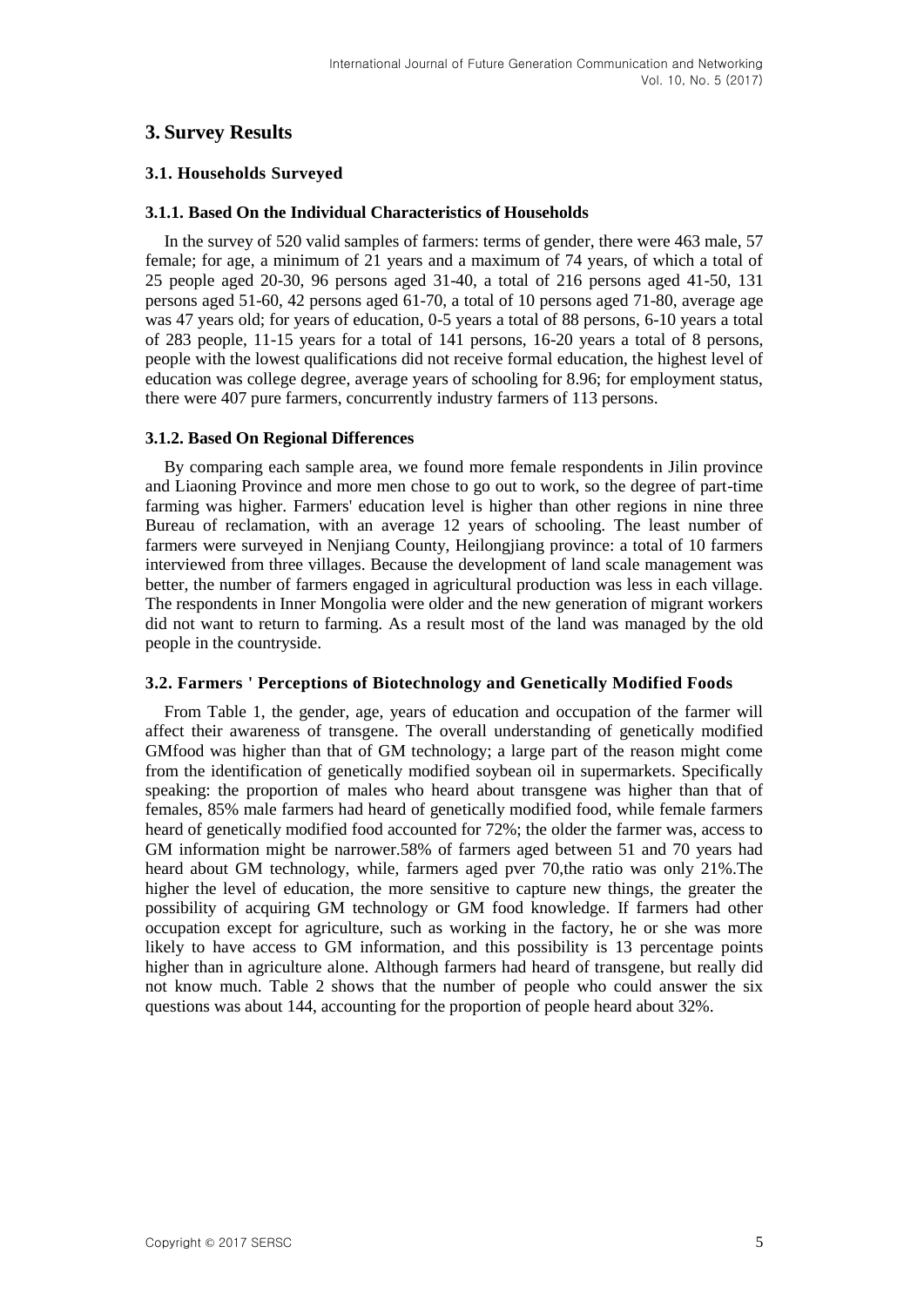|                       |                | Gene | GM technology | GM food |
|-----------------------|----------------|------|---------------|---------|
| Total sample $(a)$    |                | 460  | 442           | 448     |
| Often heard           |                | 215  | 191           | 183     |
| Occasionally heard    |                | 245  | 251           | 265     |
| Gender(%)             |                |      |               |         |
| Male                  |                | 89   | 80            | 85      |
| Female                |                | 81   | 68            | 72      |
| Years of schooling(%) |                |      |               |         |
| $0 - 5$               |                | 71   | 32            | 45      |
| $6 - 10$              |                | 89   | 63            | 74      |
| $11 - 15$             |                | 98   | 79            | 86      |
| $16 - 20$             |                | 100  | 95            | 97      |
| $Age$ (%)             |                |      |               |         |
| $21 - 30$             |                | 93   | 86            | 89      |
| $31 - 50$             |                | 81   | 78            | 71      |
| $51 - 70$             |                | 63   | 58            | 42      |
| Over <sub>70</sub>    |                | 40   | 21            | 14      |
| Engaged in            | Yes            |      | 84            | 86      |
| other                 |                |      |               |         |
| occupations(%         |                |      |               |         |
|                       | N <sub>o</sub> |      | 72            | 73      |
|                       |                |      |               |         |

# **Table 1. Respondents Heard about GM**

**Table 2. Respondents' True Knowledge of GM**

|                             | Respondents' answers |     |                 |  |  |  |
|-----------------------------|----------------------|-----|-----------------|--|--|--|
| Questions                   | YES                  | NO. | <b>NOT SURE</b> |  |  |  |
| People eating genetically   | 274                  | 157 | 16              |  |  |  |
| modified food will be       |                      |     |                 |  |  |  |
| transferred to genes.(NO)   |                      |     |                 |  |  |  |
| GM foods contain genes,     | 285                  | 141 | 22              |  |  |  |
| and ordinary foods (non     |                      |     |                 |  |  |  |
| GM foods) do not contain    |                      |     |                 |  |  |  |
| genes. $(NO)$               |                      |     |                 |  |  |  |
| Boys' sex is determined by  | 182                  | 251 | 13              |  |  |  |
| paternal genes.(YES)        |                      |     |                 |  |  |  |
| Animal genes cannot be      | 293                  | 143 | 9               |  |  |  |
| transferred to plants.(NO)  |                      |     |                 |  |  |  |
| Fish genes transferred into | 287                  | 145 | 11              |  |  |  |
| tomatoes, tomatoes will     |                      |     |                 |  |  |  |
| have fish flavor(NO)        |                      |     |                 |  |  |  |
| Small tomato is a           | 266                  | 146 | 35              |  |  |  |
| genetically modified        |                      |     |                 |  |  |  |
| food.(NO)                   |                      |     |                 |  |  |  |

# **3.3. Farmers' Understanding of GM Soybeans**

In 520 questionnaires, nearly 59% of the farmers indicated they had heard of GM soybeans, but didn't fully understand the issue. Nearly 28% of the farmers said they understood a little, showing that farmers' awareness of GM soybeans was generally low. Many farmers indicated lack of knowledge of GM technology and GM soybean cultivation. Their willingness to grow was likely limited by a lack of scientific background.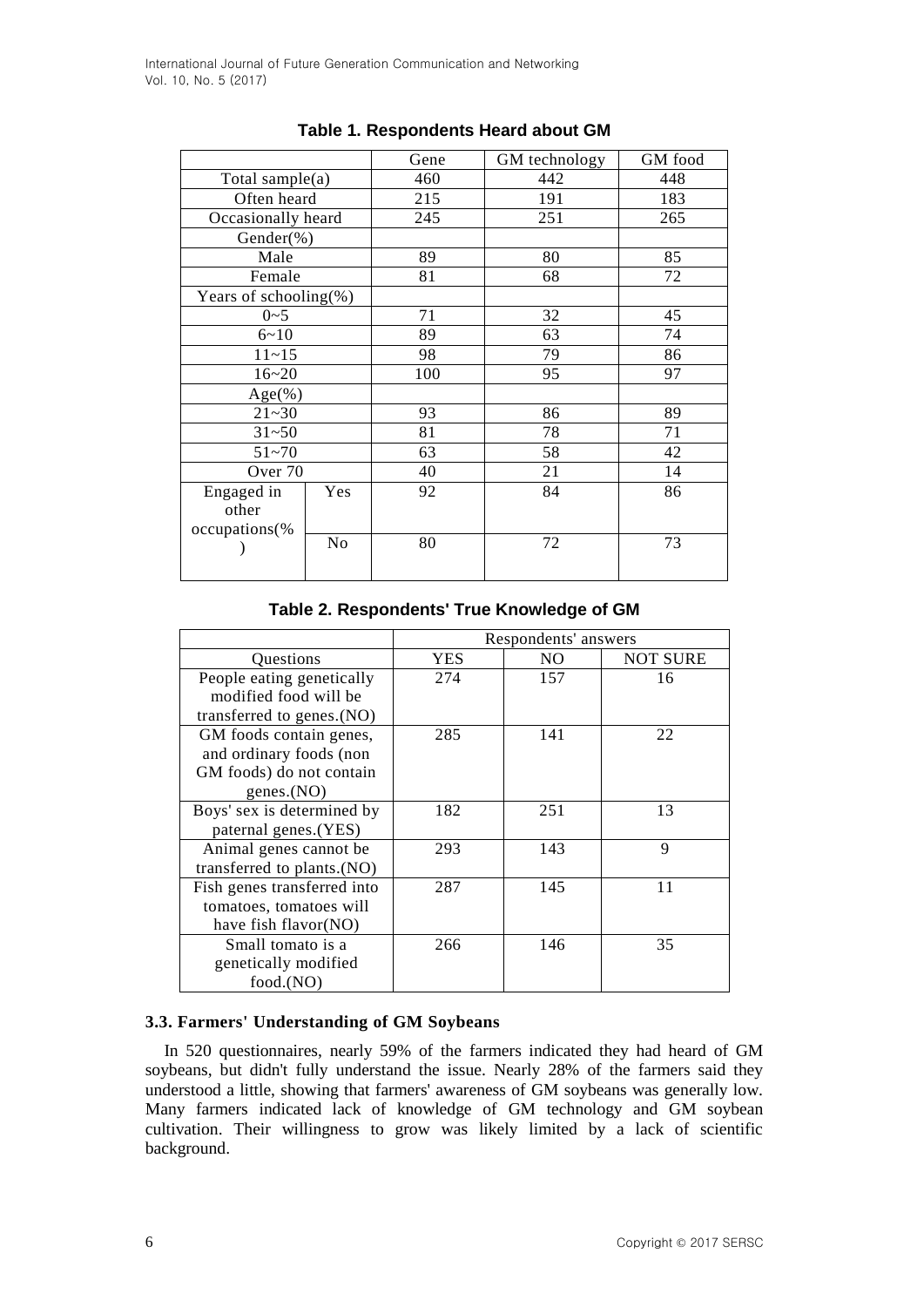Farmers did not pay much attention to the quality of soybeans planted now, whether insect, disease resistance, anti-grass or other capabilities, but were more concerned about the production and sale price. In the attention of soybean quality, the top three are: yield, stress resistance and security. Four hundred and thirty-five farmers were most concerned about the yield of soybeans, 304 farmers believed that the resistance was very important, and 141 farmers thought that the security of the species was of great importance. In addition, 39 households selected high oil, 35 farmers chose high protein, 25 farmers selected lodging-resistant and 11 farmers chose precocity. Farmers did not fully understand the characteristics of their own soybean, the factors deciding to which kind of soybean mainly include: the experience of others (neighbors grow effect and dealer recommended), whether it had a good sales, a high yield, a suitable growth period, or whether it was precocious or lodging-resistant. The yield of soybean was the most concern of farmers. For soybean inputs, farmers generally believed that the seeds, fertilizers, and pesticides had a greater impact on soybeans, (respectively, 354,354 and 276 farmers to choose, followed by a total of 127 people chose "save labor", 117 persons chose "field management").

### **3.4. Farmers' Perception and Willingness to Grow GM Soybeans**

### **3.4.1. Farmers' Perception of GM Soybeans**

As can be seen from Table 3, farmers are still lack of substantial understanding of GM soybeans.

| Name                         | Options (multiple choice)     | (a) |
|------------------------------|-------------------------------|-----|
| Obvious superiority of       | Herbicide tolerance           | 78  |
| resistance                   | Insect-resistant              | 31  |
|                              | High yield                    | 107 |
| <b>Yield characteristics</b> | Low yield                     | 14  |
|                              | High yield, but not stable    | 23  |
| Seed price                   | Higher than common seed       | 83  |
|                              | Herbicide cost savings        | 69  |
| Saving drug costs            | Pesticide cost savings        | 47  |
| Labor saving                 | Reduce pesticide              | 92  |
|                              | Less tillage                  | 11  |
| Oil content                  | High                          | 90  |
|                              | Low                           | 35  |
| Nutritional value            | Low protein content           | 59  |
|                              | "Super weeds", pests          | 44  |
| Security                     | increase                      |     |
|                              | May be detrimental to         | 126 |
|                              | health                        |     |
|                              | Fine                          | 57  |
| Market prospect              | Poor, need for government     | 103 |
|                              | guidance                      |     |
|                              | Increase social welfare       | 9   |
| Macro level                  | Safeguarding national food    | 28  |
|                              | security                      |     |
| Resources and                | Reduce carbon emissions       | 13  |
| Environment                  | Protection of cultivated land | 19  |

#### **Table 3. Cognitive Statistics of Transgenic Soybean**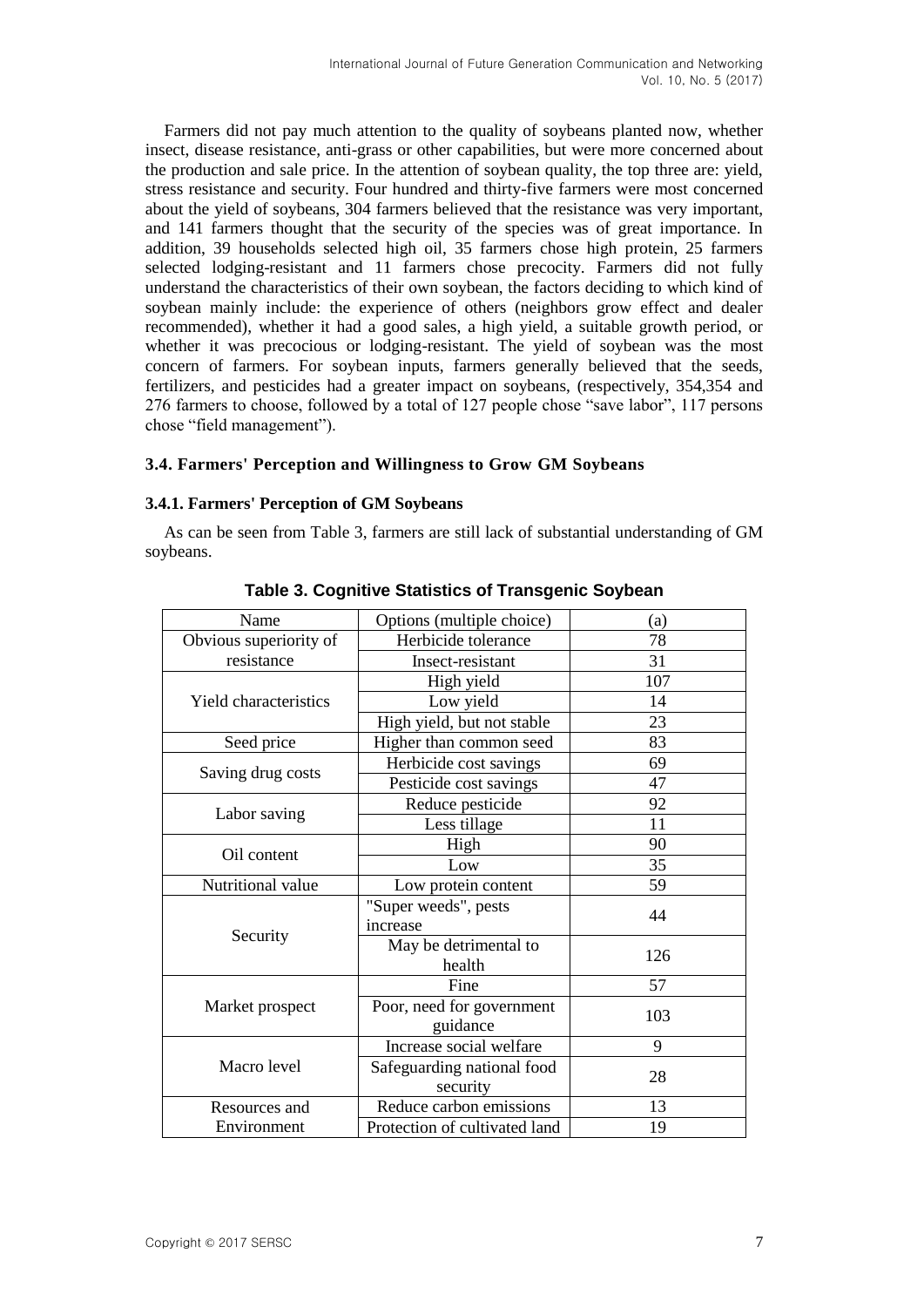Farmers were rational economic people, and they paid more attention to yield, cost and income, while less attention was paid to the benefits of resources, environment and national macro-level.GM soybean is beneficial to promote the reform of cropping system and reduce soil erosion. Although its protein content is less than that of non-transgenic soybean, its nutrient components such as hard fatty acid and flavonoids occupy a great advantage. Farmers paid more attention to what was visible on the surface and did not understand deep information. It was easy to see that farmers generally believe that genetically modified soybean can increase production, save drug costs, may have adverse effects on human health. Specific performance: Farmers heard about potential high yields of GM soybean from television, neighborhood friends and seed dealers, but realized GM soybeans were harmful to the human from the network and the media, including worries they could lead to abortion or infertility. Some believed that GM soybeans could only grow one year and they would not grow seedlings in the second year. These negative messages were based on hearsay and the lack of in-depth understanding of GM soybeans. Most people said GM soy would cause risks to human health, but if the state issued a statement saying GM soy was harmless, farmers would believe the government. It could be seen that channel for farmers to obtain genetically modified knowledge was narrow; they lacked scientific training and did not use their own perspective to determine the accuracy of information.

The cognitive survey of GM soybeans found that men knew more than women, young people knew more than older people, people who grew soybeans knew more than people who did not, farmers with good economic conditions knew more than ordinary farmers, and were more willing to plant them.

### **3.4.2. Farmers' Willingness to Grow GM Soybeans**

Because farmers did not know much about GM soybeans, when asked, "What is a genetically modified soybean," the answer usually was: a kind of new soybean varieties of transgenic technology. There were 144 people who had a certain understanding of GM soybeans, about 28% of the total samples. Eighty-seven of them expressed their willingness to try, hoping the country would allow commercial planting of GM soybeans. 57 people said they did not want to grow GM soybeans. Some farmers had heard some disadvantages of GM soybeans. If the State allowed the commercial planting of GM soybeans, 77 people would choose to grow small areas of GM soybeans in the first years of the commercial planting. If the results were good then the second year of large-scale cultivation. Ten people said that they would not try to grow in the first year, after seeing others grow effect would then decide. When asked about soybean varieties, farmers did not place great emphasis on whether soybean drought, cold, salinity, or resistant to glyphosate herbicide and other characteristics, but generally wanted genetically modified soybeans had high yield, lodging resistance, good sales advantage.

Farmers were sensitive to the risk of new technology, perhaps because of the "cost of technology asymmetric" principle, and could not evaluate the potential risks and benefits. In the case of a lack of understanding of new technologies or completely lack of understanding, farmers' subjective perception would always enlarge the risk, which affected the cultivation of GM soybeans.

# **4. Analysis of the Factors that Influence Farmers' Willingness to Grow GM Soybeans**

#### **4.1. Theoretical Background and Research Hypothesis**

Yao & Zheng [13] pointed out that the behavior of farmers would be subject to behavioral attitudes, subjective norms, the perception of behavior control and other factors. Behavioral attitudes include economic rationality, survival rationality, and so on.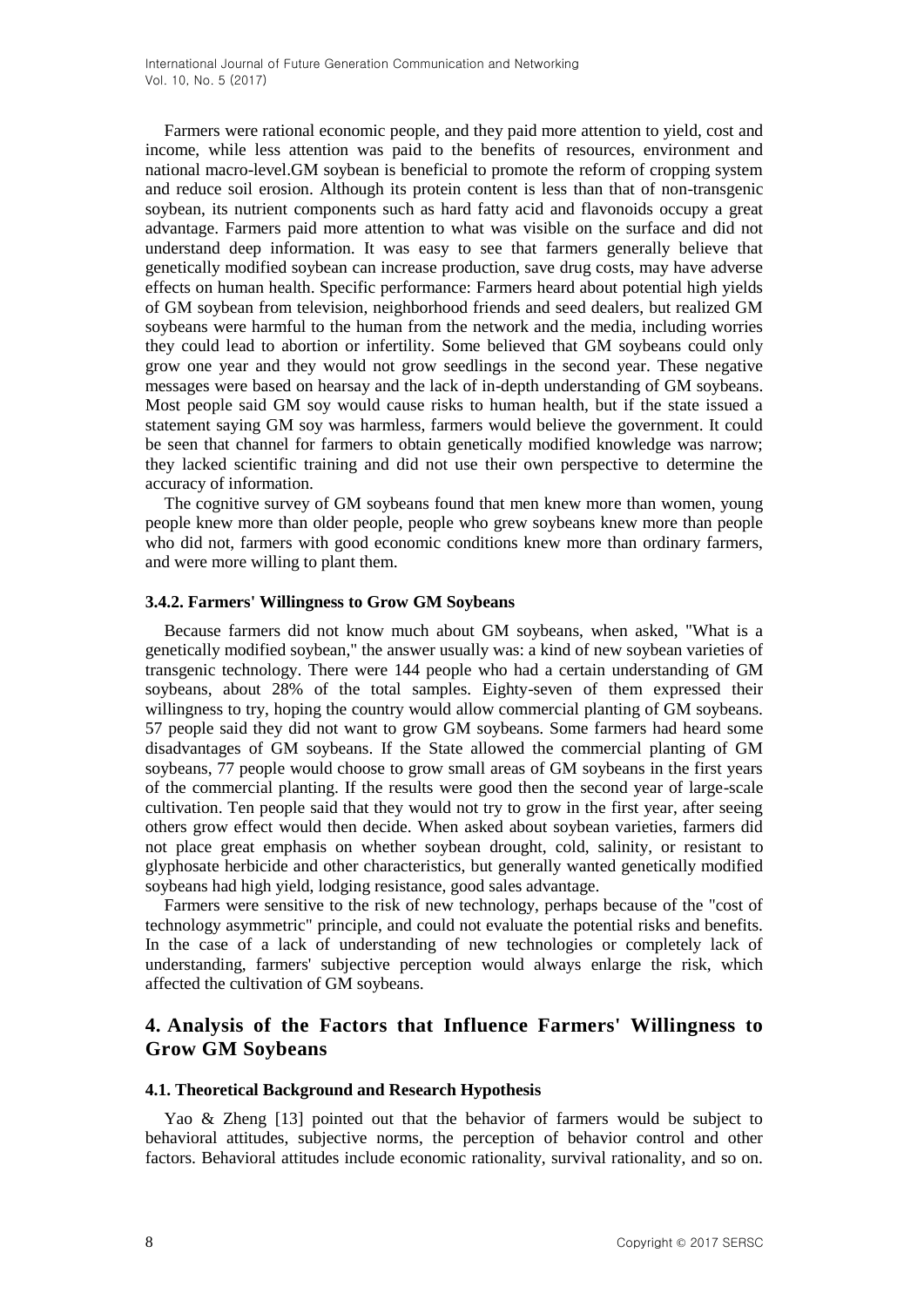Subjective norms mainly concern the opinions of other people around, while perceptive behavior control mainly includes the perception of national policies and risks. Taking the farmer's production characteristics, demographic characteristics, attitude towards GM crops and subjective judgment of their advantages and disadvantages as the main research variables, Darr D A &Chern W S [14] used Tobit model to analyze the impact of various factors on farmers planting herbicide-resistant genetically modified soybean. The results showed that there was a positive relationship between farmers' cultivated area, education level and planting willingness. Payne J, Fernandez-Cornejo J& Daberkow S [15] also found that the farmer's age, farm type, scale of operation, and the degree of rootworm damage would significantly affect farmers' willingness to adopt BT maize seed through research, but the education level and farming way did not have significant influence on willingness. A field survey on rice farmers in Huaian carried by LV Dandan [4] showed that planting time and planting area had a significant positive effect on the willingness of transgenic rice plants. Based on the theories above, to ensure a more scientific conclusion, this paper uses survey data combined with cognitive evaluation of farmers, accounting for individual characteristics of farmers, production characteristics, external factors, selfexpectations as the analytic targets of influencing factors. The individual characteristics of farmers include farmers ' age, education level, family size, and part-time farming; Production characteristics include soybean planting area, soybean income share, pesticides use frequency; External factors include safety and health considerations, management convenience, technical guidance, for personal use or not; Self expectations include production expectations and earnings expectations), and put forward the following hypothesis:

- a) Individual characteristics of farmers will significantly affect the choice of farmers to plant. Specifically, the farmer's age may be negatively correlated with willingness. The older the farmer is, the more likely it will be to maintain the original habit of cultivating for a long time, in a short time, it is difficult for farmers to accept a new technology; The farmers with long years of education, thinking multi-dimensional, the analysis of one thing will be more profound, the more likely to choose genetically modified soybean; If the farmer has other occupations except agriculture, the energy input to agriculture will be greatly reduced, the attention of agricultural policy and related new technology will be reduced, so the farmers' planting intention is not strong; The more the population in the family, especially the more population with the ability to work, the more likely the farmers to choose genetically modified soybean.
- b) In terms of productive characteristics, the greater the planting area of farmers, the greater the risk they face, dare to try new technologies, less likely to grow; If the farmer's agricultural income comes from soybean production more, the farmer will be very sensitive to the superiority of the transgenic technology, and enhance their planting willingness; Pesticide cost is an important factor affecting the production behavior, there may be a positive correlation between the number of pesticides applied and the willingness to plant.
- c) Other factors: Farmers' good expectations of yields and benefits will increase their willingness to grow; Because most farmers think that GM soybeans have potential safety problems and farmers are both growers and consumers, farmers 'willingness to choose to grow will be reduced if farmers consider that the potential insecurity will seriously affect consumers' purchasing intention; The local agro-technical extension departments should have a good guiding role for the farmers' production behavior, agricultural extension system to build more sound, the possibility of planting genetically modified soybeans will be greater; Genetically modified soybeans are low in protein, and if farmers use soybeans for their own consumption, the planting will be compromised.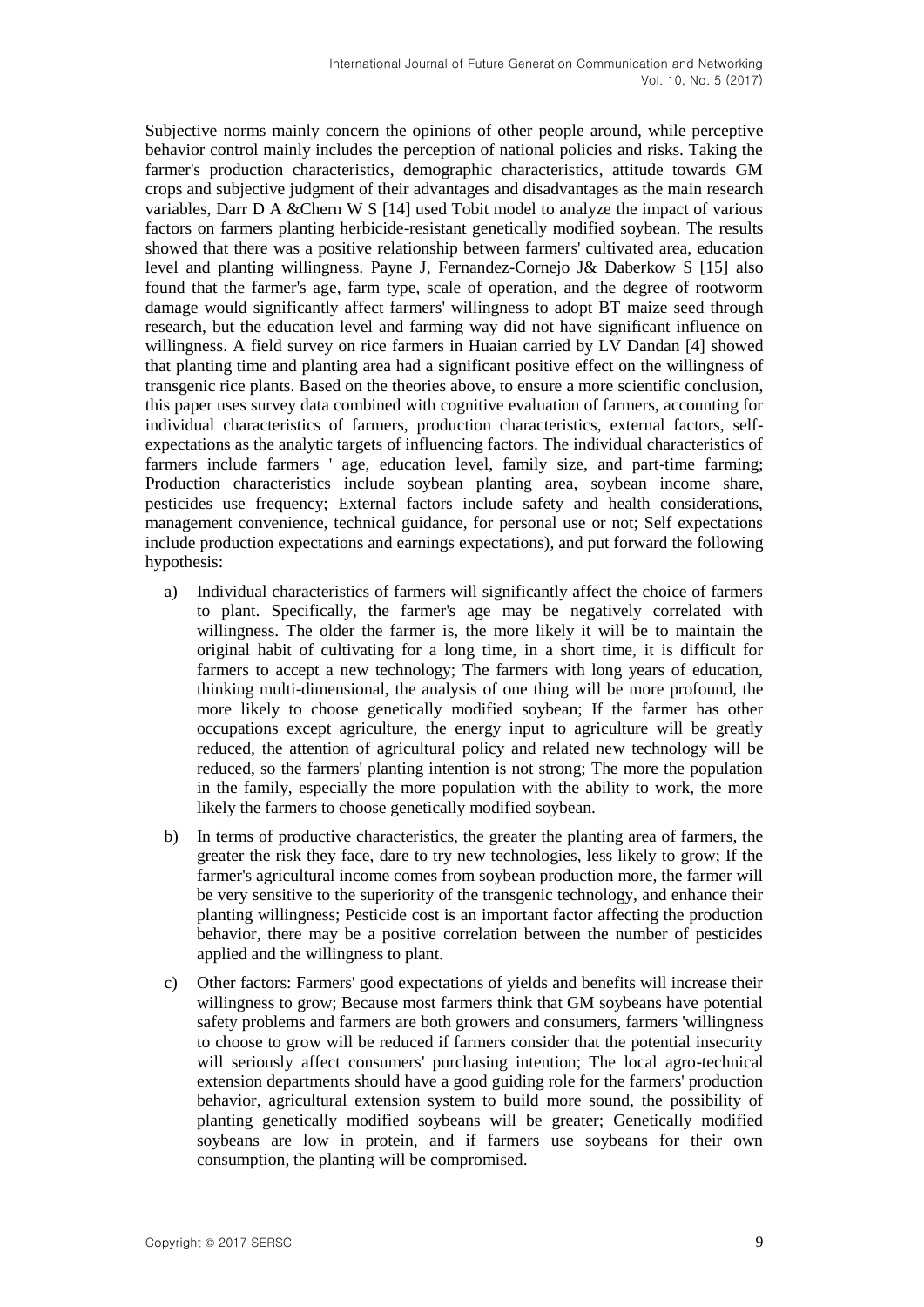# **4.2. Probit Model Construction and Variable Definitions**

Because there are only two kinds of values to describe planting willingness (yes or no), we firstly built a Probit model. Table 4 shows the definition of variables.

| Variable<br>species           | Variable<br>name | Variable description                                                                                                                              | Mean value | Standard<br>deviation |
|-------------------------------|------------------|---------------------------------------------------------------------------------------------------------------------------------------------------|------------|-----------------------|
|                               | Y                | Virtual variable: willing to grow<br>or not, $yes = 1$ , no = 0                                                                                   |            |                       |
|                               | X1               | Virtual variable: farmer's age,<br>21-30 years old = $1,31-50 =$<br>$2,51-70 = 3,570$ years old $=4$                                              | 2.410      | 0.582                 |
| personal<br>characteristics   | X <sub>2</sub>   | Virtual variable: Education<br>level, $0-5 = 1,6-10 = 2,11-15 =$<br>$3, 16-20 = 4$                                                                | 2.319      | 0.723                 |
|                               | X3               | Real variables: family<br>population                                                                                                              | 3.542      | 1.117                 |
|                               | <b>X4</b>        | Virtual variables: whether there<br>is no second career, $yes = 1$ , no<br>$= 0$                                                                  | 0.375      | 0.484                 |
| Production<br>characteristics | X <sub>5</sub>   | Real variable: soybean planting<br>area                                                                                                           | 94.014     | 224.903               |
|                               | X <sub>6</sub>   | Virtual variable: the proportion<br>of soybean income in<br>agricultural income, $<10\%$ =<br>$1,10\% - 30\% = 1,30\% - 50\% = 2,$<br>$>50\% = 3$ | 2.104      | 0.823                 |
|                               | X7               | Real variables: pesticide use<br>frequency                                                                                                        | 2.042      | 0.934                 |
|                               | X11              | Virtual variables: convenient<br>management, yes = $1$ , no = 0                                                                                   | 0.514      | 0.500                 |
| External                      | X8               | Virtual variables: whether to<br>consider the safety and health of<br>GM soybeans before planting,<br>$yes = 1, no = 0$                           | 0.569      | 0.495                 |
| factors                       | X9               | Virtual variables: for personal<br>use or not, $yes = 1, no = 0$                                                                                  | 0.528      | 0.499                 |
|                               | X13              | Virtual variable: technical<br>guidance = $1, no = 0$                                                                                             | 0.507      | 0.500                 |
| Self                          | X10              | Virtual variables: expected<br>earnings, good = $1,$ poor = 0                                                                                     | 0.528      | 0.499                 |
| expectation                   | X12              | Virtual variable: expected yield,<br>high = $1$ , low = 0                                                                                         | 0.701      | 0.458                 |

# **Table 4. Variable Selection, Assignment and the Expected Correlation of the Planting Intentions**

The specific expression of the model is:

$$
Y^* = \alpha + \beta X + \mu \tag{1}
$$

$$
Y = \begin{cases} 1, & \text{while } Y^* > 0, \text{ far } \text{mer } s \text{ is } s \text{ and } s \text{ is } s \text{ is } t \text{ is } s \text{ and } s \text{ is } t \text{ is } t \text{ is } t \text{ is } t \text{ is } t \text{ is } t \text{ is } t \text{ is } t \text{ is } t \text{ is } t \text{ is } t \text{ is } t \text{ is } t \text{ is } t \text{ is } t \text{ is } t \text{ is } t \text{ is } t \text{ is } t \text{ is } t \text{ is } t \text{ is } t \text{ is } t \text{ is } t \text{ is } t \text{ is } t \text{ is } t \text{ is } t \text{ is } t \text{ is } t \text{ is } t \text{ is } t \text{ is } t \text{ is } t \text{ is } t \text{ is } t \text{ is } t \text{ is } t \text{ is } t \text{ is } t \text{ is } t \text{ is } t \text{ is } t \text{ is } t \text{ is } t \text{ is } t \text{ is } t \text{ is } t \text{ is } t \text{ is } t \text{ is } t \text{ is } t \text{ is } t \text{ is } t \text{ is } t \text{ is } t \text{ is } t \text{ is } t \text{ is } t \text{ is } t \text{ is } t \text{ is } t \text{ is } t \text{ is } t \text{ is } t \text{ is } t \text{ is } t \text{ is } t \text{ is } t \text{ is } t \text{ is } t \text{ is } t \text{ is } t \text{ is } t \text{ is } t \text{ is } t \text{ is } t \text{ is } t \text{ is } t \text{ is } t \text{ is } t \text{ is } t \text{ is } t \text{ is } t \text{ is } t \text{ is } t \text{ is } t \text{ is } t \text{ is } t \text{ is } t \text{ is } t \text{ is } t \text{ is } t \text{ is } t \text{ is } t \text{ is } t \text{ is } t \text{ is } t \text{ is } t \text{ is } t \text{ is } t \text{ is } t \text{ is } t \text{ is } t \text{ is } t \text{ is } t \text{ is } t \text{ is } t \text{ is } t \text{ is } t \text{ is } t \text{ is } t \text{ is } t \text{ is } t \
$$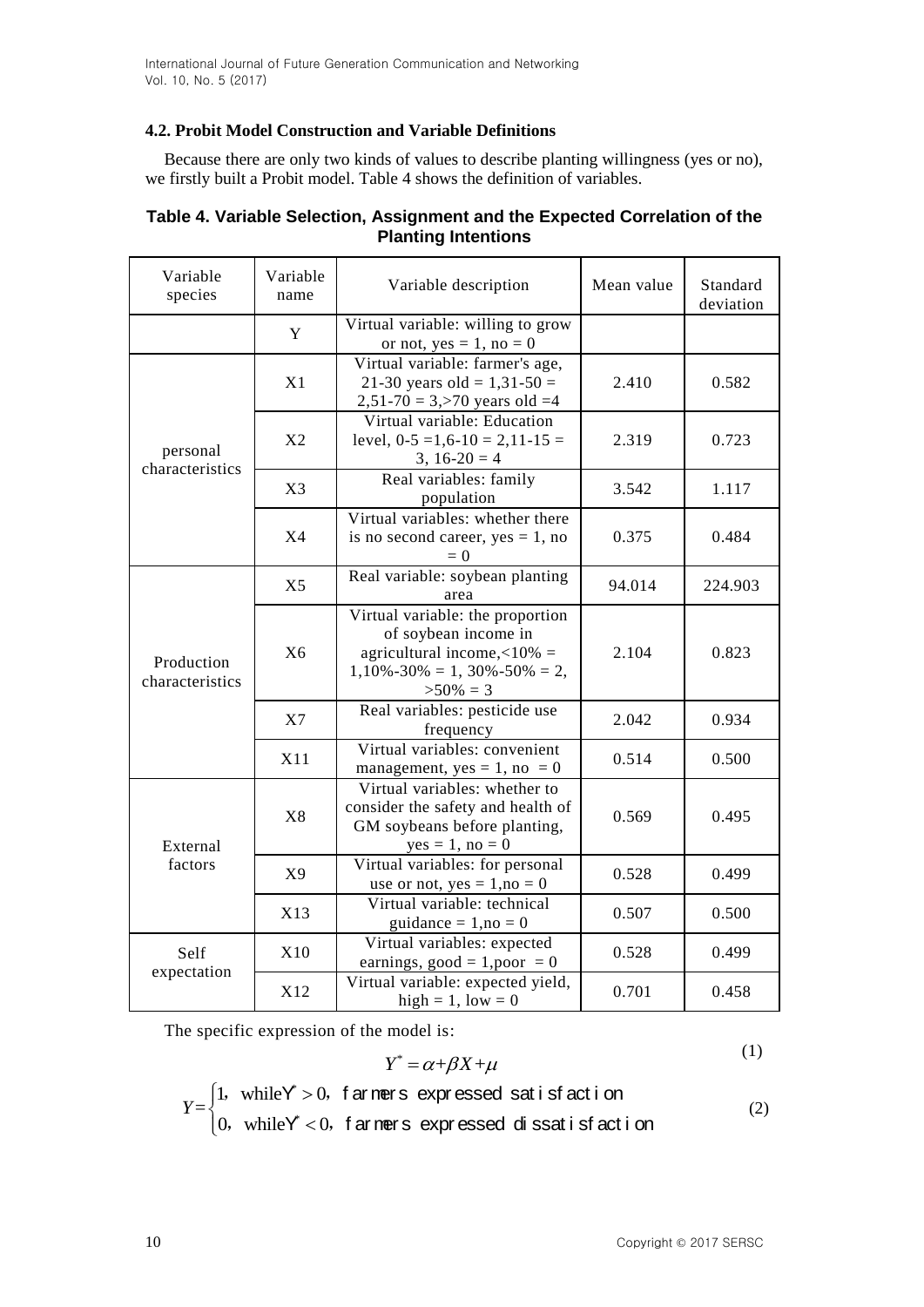In the equation (1),  $\mu$  is the disturbance term, which obeys the standard normal distribution, so that the binary discrete selection model which affects the satisfaction of

fammers can be expressed as:  
\n
$$
\text{Prob}(Y = 1/X = x) = \text{Prob}(Y^* > 0/x)
$$
\n
$$
\text{Prob}(Y = 1/X = x) = \text{Prob}(Y^* > 0/x) = \text{Prob}\{[\mu > (\alpha + \beta x)]/x\}
$$
\n
$$
= 1 - \Phi[-(\alpha + \beta x)]
$$
\n
$$
= \Phi(\alpha + \beta x) \tag{3}
$$

In the formula (3),  $\Phi$  is the standard normal cumulative distribution function; Y is

the unobservable latent variable,  $Y^*$  is the observed dependent variable, indicating whether the farmer is satisfied with the transgenic soybean; 0 is "not satisfied", 1 is "satisfactory"; X represents the influencing factor vector, x represents the actual observed , Including gender, age, educational level, employment situation, planting area, planting years, the number of drugs and other factors in the characteristics of the individual.

Besides, we can also refine the behavior of the planting intentions by setting "no planting", "part planting", "all planting" and attempting to compare results using the ordered probit model. The concrete expansion of the Ordered probit model is:

#### **4.3. Probit Model Results**

Table 5 shows model output results calculated through Eviews6.0 software. Results show that LR (likelihood ratio) is 157.139, with corresponding probability is 0, demonstrating high overall significance of the model. In addition, by observing the concomitant probability, we can get a conclusion that, part-time farming, safety and health considerations, and expected benefits will have a significant impact on the willingness to grow GM soybeans under the 1% significant level; farmers ' age, household use, soybean income share and expected production will show a significant impact on the willingness to grow GM soybeans under the 5% significant level.

| variable          | Estimated<br>coefficient | standard<br>deviation | Z statistics | Adjoint<br>probability(P) |  |  |  |
|-------------------|--------------------------|-----------------------|--------------|---------------------------|--|--|--|
| $\mathsf{C}$      | 3.349                    | 3.011                 | 1.112        | 0.266                     |  |  |  |
| X1                | $-1.254$                 | 0.601                 | $-2.087$     | 0.037                     |  |  |  |
| X2                | $-0.303$                 | 0.361                 | $-0.839$     | 0.401                     |  |  |  |
| X3                | $-0.380$                 | 0.296                 | $-1.284$     | 0.199                     |  |  |  |
| X4                | $-2.214$                 | 0.654                 | $-3.383$     | 0.001                     |  |  |  |
| X5                | 0.002                    | 0.013                 | 0.196        | 0.845                     |  |  |  |
| X6                | 0.965                    | 0.446                 | 2.162        | 0.031                     |  |  |  |
| X7                | 0.476                    | 0.312                 | 1.525        | 0.127                     |  |  |  |
| X8                | $-3.212$                 | 0.929                 | $-3.459$     | 0.001                     |  |  |  |
| X9                | $-1.445$                 | 0.565                 | $-2.559$     | 0.011                     |  |  |  |
| X10               | 2.344                    | 0.763                 | 3.073        | 0.002                     |  |  |  |
| X11               | 0.919                    | 0.604                 | 1.520        | 0.129                     |  |  |  |
| X12               | 1.482                    | 0.656                 | 2.260        | 0.024                     |  |  |  |
| X13               | 0.673                    | 0.550                 | 1.224        | 0.221                     |  |  |  |
| McFaddenR-squared | 0.813                    |                       |              |                           |  |  |  |
| LR statistic      | 157.139                  |                       |              |                           |  |  |  |
| Prob(LRstatistic) | 0.000                    |                       |              |                           |  |  |  |

**Table 5. Output Results**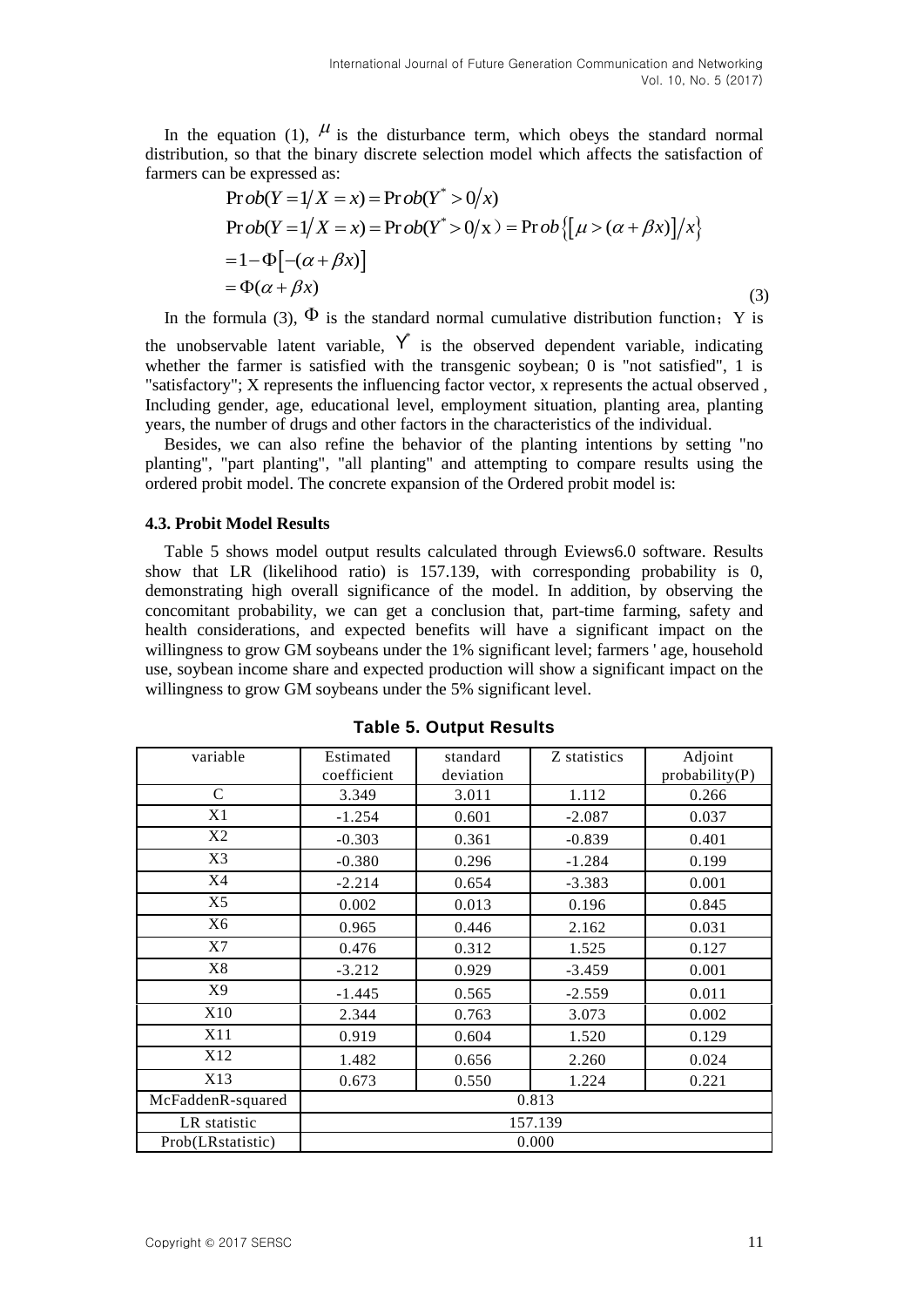International Journal of Future Generation Communication and Networking Vol. 10, No. 5 (2017)

# **5. Factor Analysis**

### **5.1. Model Establishment**

$$
\begin{cases}\n\mathbf{x}_{1} = a_{11}f_{1} + a_{12}f_{2} + a_{13}f_{3} + \cdots + a_{1k}f_{k} + \varepsilon_{1} \\
\mathbf{x}_{2} = a_{21}f_{1} + a_{22}f_{2} + a_{23}f_{3} + \cdots + a_{2k}f_{k} + \varepsilon_{2} \\
\mathbf{x}_{3} = a_{31}f_{1} + a_{32}f_{2} + a_{33}f_{3} + \cdots + a_{3k}f_{k} + \varepsilon_{3} \\
\cdots \\
\mathbf{x}_{p} = a_{p1}f_{1} + a_{p2}f_{2} + a_{p3}f_{3} + \cdots + a_{pk}f_{k} + \varepsilon_{p}\n\end{cases} (4)
$$

Equation (4) is the mathematical model of factor analysis, can also be expressed in the form of a matrix:

$$
X = AF + \varepsilon \tag{5}
$$

Where F is called the factor, also known as the common factor; Ecalled the special factor, which represents the original variable cannot be explained by the part of the factor, the mean is 0.

### **5.2. Data Test**

In this paper, SPSS17.0 software is used for the implementation of statistical data KMO and Bartlett test. The test results are shown in Table6.KMO test statistic is used to compare the simple correlation coefficient and partial correlation coefficient between the variables, its value is between 0 and 1.KMO value closer to 1, the greater the correlation between variables, the original variable is more suitable for factor analysis. Generally, when Bartlett test value is less than 0.05, the variables can be used as factor analysis. Table 6 shows that KMO value is0.689 and P value is 0.000, which indicates that sample data can be used as factor analysis.

| KMO measure of | <b>Bartlett's Test of Sphericity</b> |    |           |  |  |
|----------------|--------------------------------------|----|-----------|--|--|
| Sampling       | Approx.Chi-Square                    |    |           |  |  |
| 7.689          | 229.277                              | 70 | $0.000\,$ |  |  |

**Table 6. KMO and Bartlett's Test**

### **5.3. Identify Common Factors**

Based on principal component analysis (PCA), the total variances of the explanations given in Table 7, obtained by SPSS software. The results show that five common factors whose eigenvalues are greater than 1, can be obtained by rotation. The contribution rates of five common factors are:23.859%,19.342%,16.457%,14.925%,11.439%, and the cumulative contribution rate of variance is 89.021%. Five common factors are sufficient to explain the information contained in the original thirteen variables, and have significant representativenes.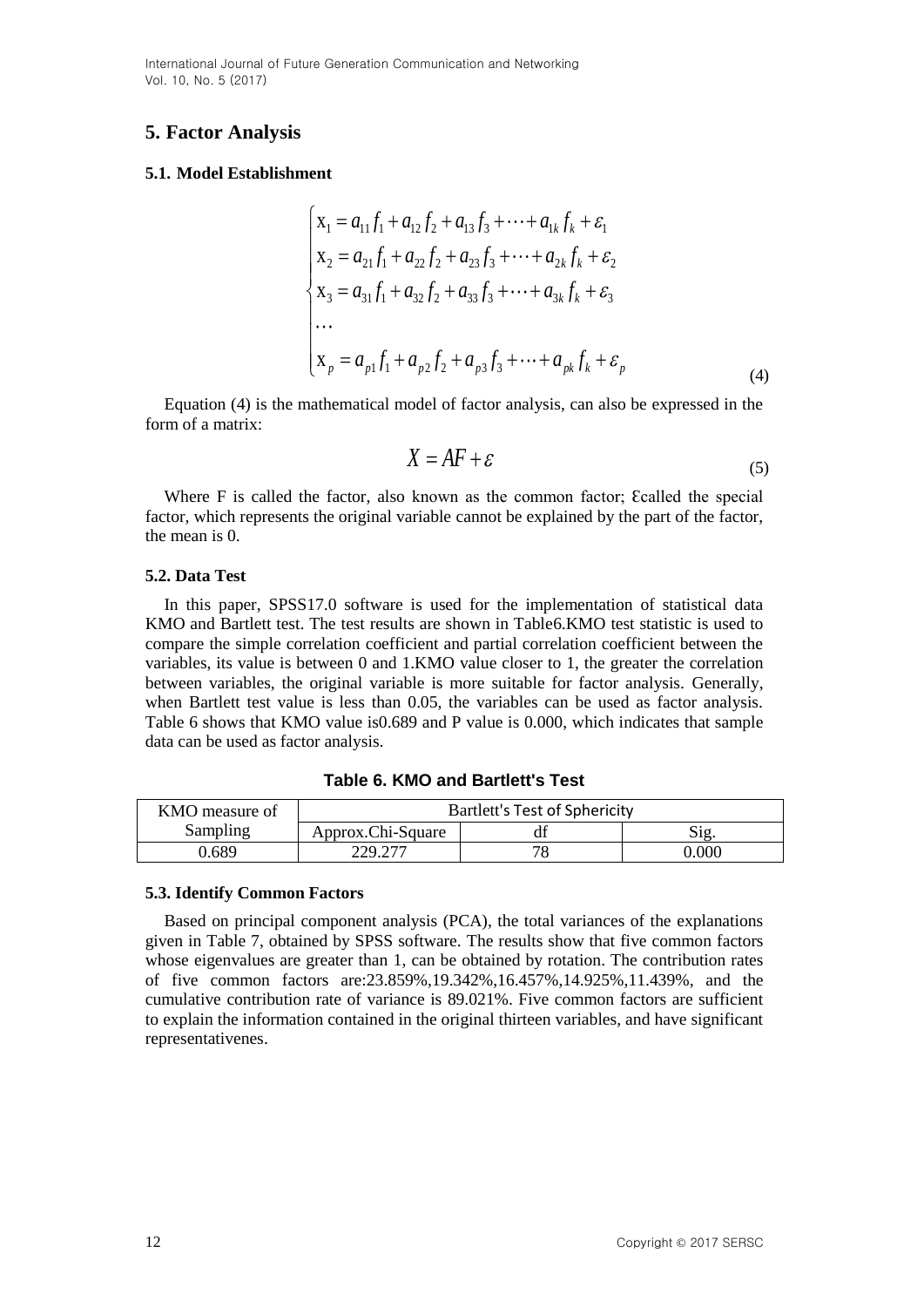|                | <b>Initial Eigenvalues</b> |                      | <b>Extraction Sums of</b>     |                         |                      | Rotation Sums of              |       |                      |                             |
|----------------|----------------------------|----------------------|-------------------------------|-------------------------|----------------------|-------------------------------|-------|----------------------|-----------------------------|
|                |                            |                      |                               | <b>Squared Loadings</b> |                      | <b>Squared Loading</b>        |       |                      |                             |
| Comp<br>onent  | Total                      | %of<br>Varian<br>-ce | Cumu<br>$1-$<br>ative<br>$\%$ | Total                   | %of<br>Varian<br>-ce | Cumu<br>$1-$<br>ative<br>$\%$ | Total | %of<br>Varian-<br>ce | Cum<br>ul-<br>ative<br>$\%$ |
| $\mathbf{1}$   | 6.644                      | 51.111               | 51.11<br>$\mathbf{1}$         | 6.644                   | 51.11                | 51.11<br>1                    | 3.102 | 23.859               | 23.85<br>9                  |
| $\overline{2}$ | 1.466                      | 11.276               | 62.38<br>$\overline{7}$       | 1.466                   | 11.27<br>6           | 62.38<br>$\overline{7}$       | 2.514 | 19.342               | 43.20                       |
| 3              | 1.334                      | 10.259               | 72.64<br>6                    | 1.334                   | 10.25<br>9           | 72.64<br>6                    | 2.139 | 16.457               | 59.65<br>8                  |
| $\overline{4}$ | 1.115                      | 8.578                | 81.22<br>$\overline{4}$       | 1.115                   | 8.578                | 81.22<br>$\overline{4}$       | 1.940 | 14.925               | 74.58<br>3                  |
| 5              | 1.014                      | 7.796                | 89.02<br>1                    | 1.014                   | 7.796                | 89.02<br>1                    | 1.487 | 11.439               | 89.02<br>1                  |
| 6              | 0.905                      | 4.962                | 95.98<br>3                    |                         |                      |                               |       |                      |                             |
| $\overline{7}$ | 0.325                      | 2.503                | 96.48<br>6                    |                         |                      |                               |       |                      |                             |
| 8              | 0.134                      | 1.033                | 97.51<br>9                    |                         |                      |                               |       |                      |                             |
| 9              | 0.124                      | 0.966                | 98.48<br>5                    |                         |                      |                               |       |                      |                             |
| 10             | 0.083                      | 0.649                | 99.53<br>4                    |                         |                      |                               |       |                      |                             |
| 11             | 0.025                      | 0.199                | 99.73<br>3                    |                         |                      |                               |       |                      |                             |
| 12             | 0.195                      | 0.150                | 99.88<br>3                    |                         |                      |                               |       |                      |                             |
| 13             | 0.015                      | 0.117                | 100.0<br>00                   |                         |                      |                               |       |                      |                             |

# **Table 7. Total Variance Explained**

The variance-maximization method is used to perform the orthogonal rotation on the factor loading matrix, so that the factor has a named explanatory property. From the rotated component matrix (Table 8), we can see that the first factor mainly explains three variables X10, X8, X12, named self-expectation factor; the second factor explained X6, X7, X5, named production characteristics factor; The third factor explains three explanatory variables, X3, X4, and X1, which are named individual feature factors; The fourth factor explains the explanatory variables of X13, X9 and X11,named as external factors; the fifth factor explained mainly X2, an explanatory variables, named as cultural factors.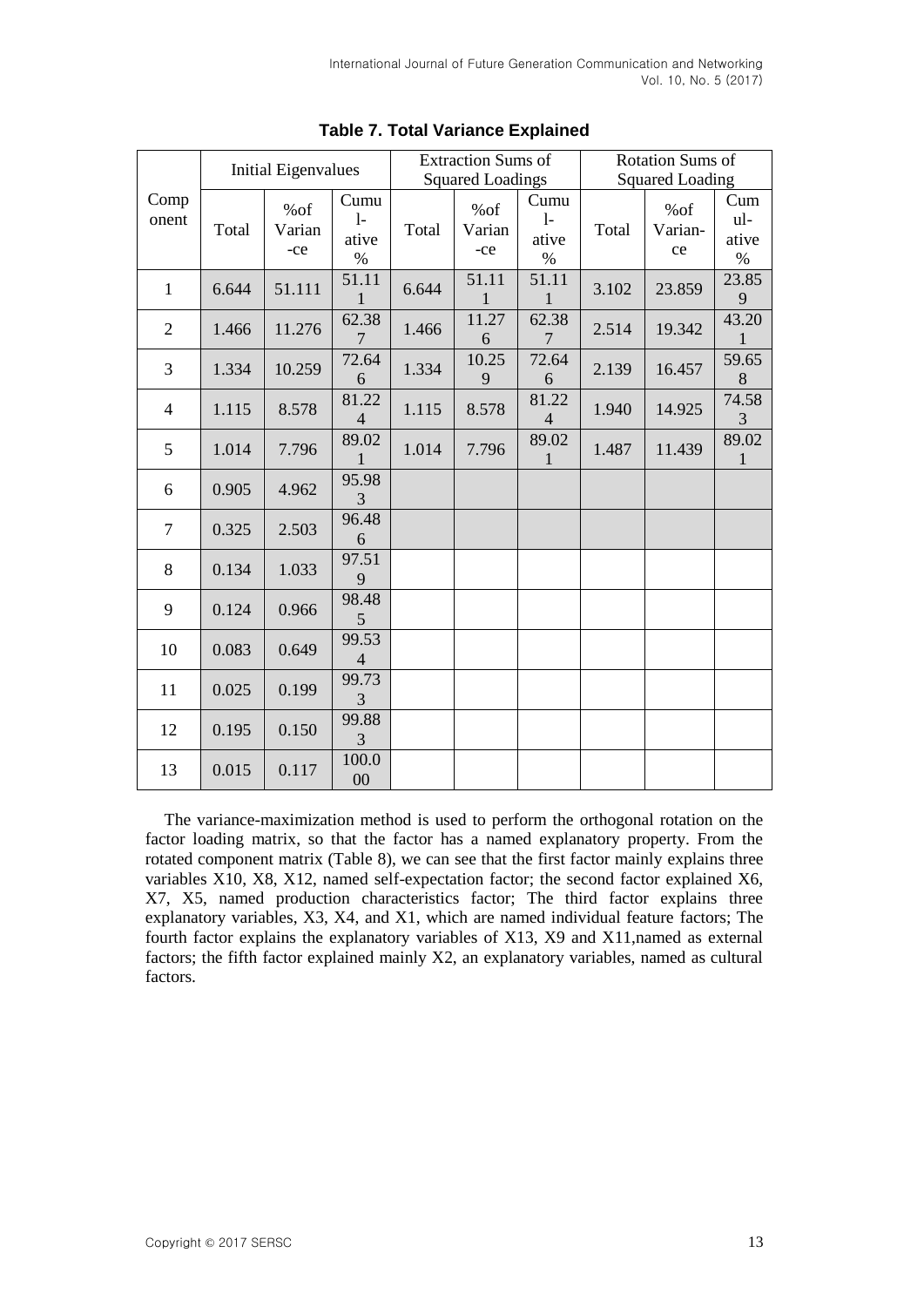|                                            | Common factor                         |                                                  |                                          |                                       |                                       |  |  |
|--------------------------------------------|---------------------------------------|--------------------------------------------------|------------------------------------------|---------------------------------------|---------------------------------------|--|--|
| Impact factor                              | $F_1$ self-<br>expectatio<br>n factor | $F_2$ , production<br>characteristic<br>s factor | $F_3$ individu-<br>al feature<br>factors | F <sub>4</sub> , external<br>factors; | F <sub>5</sub> , cultural<br>factors. |  |  |
| expected<br>earnings X10                   | 0.750                                 | 0.028                                            | $-0.078$                                 | 0.038                                 | 0.034                                 |  |  |
| safety and<br>health X8                    | $-0.713$                              | $-0.244$                                         | $-0.089$                                 | 0.157                                 | $-0.048$                              |  |  |
| expected yield<br>X12                      | 0.500                                 | 0.013                                            | $-0.470$                                 | 0.000                                 | 0.147                                 |  |  |
| soybean<br>income share<br>X6              | 0.189                                 | 0.832                                            | 0.008                                    | $-0.015$                              | $-0.056$                              |  |  |
| pesticide use<br>frequency X7              | $-0.196$                              | 0.698                                            | $-0.281$                                 | $-0.173$                              | 0.166                                 |  |  |
| soybean<br>planting area<br>X <sub>5</sub> | 0.335                                 | 0.542                                            | $-0.029$                                 | 0.030                                 | 0.000                                 |  |  |
| family<br>population X3                    | 0.063                                 | $-0.100$                                         | 0.818                                    | $-0.100$                              | $-0.135$                              |  |  |
| the second<br>career X4                    | $-0.411$                              | $-0.067$                                         | 0.525                                    | 0.190                                 | 0.285                                 |  |  |
| farmer's age<br>X1                         | $-0.004$                              | $-0.308$                                         | 0.404                                    | 0.339                                 | $-0.375$                              |  |  |
| technical<br>guidance X13                  | 0.132                                 | 0.131                                            | 0.130                                    | 0.737                                 | 0.134                                 |  |  |
| for personal<br>use or not X9              | $-0.296$                              | $-0.237$                                         | $-0.083$                                 | 0.600                                 | 0.093                                 |  |  |
| convenient<br>management<br>X11            | 0.108                                 | 0.129                                            | 0.140                                    | $-0.523$                              | 0.446                                 |  |  |
| education level<br>X <sub>2</sub>          | 0.071                                 | $-0.026$                                         | $-0.151$                                 | 0.162                                 | 0.840                                 |  |  |

**Table 8. Rotated Component Matrix**

### **5.4. Calculate the Composite Score of the Factor**

Table9 shows that the variance contribution rates of the five main factors are: 23.859%,19.342%,16.457%,14.925%,11.439%,the total variance contribution rate89.021%.

$$
\frac{W_1}{W_1 + W_2 + W_3 + W_4 + W_5} F_{1x} + \frac{W_2}{W_1 + W_2 + W_3 + W_4 + W_5} F_{2x} + \frac{W_3}{W_1 + W_2 + W_3 + W_4 + W_5} F_{3x}
$$
\n
$$
+ \frac{W_4}{W_1 + W_2 + W_3 + W_4 + W_5} F_{4x} + \frac{W_5}{W_1 + W_2 + W_3 + W_4 + W_5} F_{5x}
$$
\n(6)

Composite score of each factor can be obtained through the formula (7). The final calculation results are shown in Table

$$
F = 0.268F_{1X} + 0.217F_{2X} + 0.185F_{3X} + 0.168F_{4X} + 0.128F_{5X}
$$
\n(7)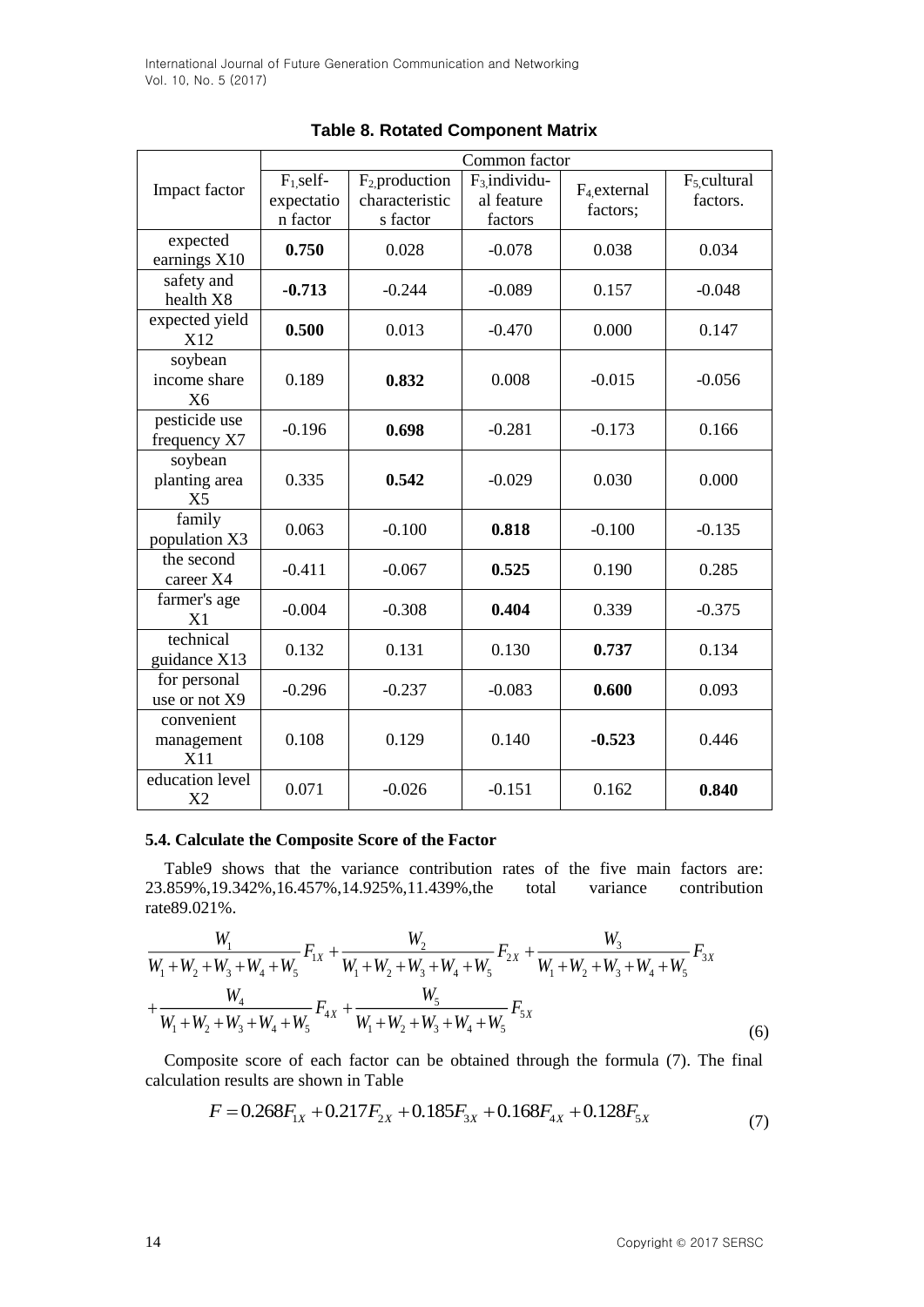| Factor<br>name              | F     | Ranking        | Factor<br>name                | F        | Ranking |
|-----------------------------|-------|----------------|-------------------------------|----------|---------|
| technical<br>guidance       | 0.229 | 1              | convenient<br>managemen       | 0.052    | 8       |
| soybean<br>income<br>share  | 0.223 | $\overline{2}$ | the second<br>career          | 0.041    | 9       |
| soybean<br>planting<br>area | 0.207 | 3              | pesticide<br>use<br>frequency | 0.039    | 10      |
| expected<br>earnings        | 0.203 | $\overline{4}$ | farmer's age                  | 0.016    | 11      |
| education<br>level          | 0.120 | 5              | for personal<br>use or no     | $-0.033$ | 12      |
| family<br>population        | 0.112 | 6              | safety and<br>health          | $-0.240$ | 13      |
| expected<br>yield           | 0.069 | 7              |                               |          |         |

**Table 9. Comprehensive Score Table of Factors**

# **6. Discussion and Related Countermeasures**

Through the establishment of two models, we found that the factors that significantly influenced farmers' planting willingness are: soybean income share, expected earnings, expected yield, the second career, farmer's age, for personal use or not. The larger the proportion of soybean income in agricultural income, the higher the degree of acceptance of the farmers to plant GM soybeans. Farmers who own high soybean income share will be more sensitive to relevant media information and policies related to GM soybeans. When GM soybeans have an advantage in yield and earnings, farmers will be more willing to plant them. There is a significant positive correlation between farmers' expectation of earnings, yield and planting willingness. In the reasons provided to plant GM soybeans, 70% of farmers chose "high yield" or "good income". Part-time farming is negatively correlated with the willingness to grow, perhaps because a second career lowers income risk and may also lower the level of attention paid to GM soybeans. Older farmers are less likely to plant GM soybeans in the future, which is consistent with the statistical results of the survey. Older farmers have a cautious attitude to GM soybeans. Older farmers may have less access to information and lower initiative to accept new technologies such as GMO. The factor "for personal use or not" has a negative significant effect on willingness to grow, farmers may worry too much about the safety of GM soybeans.

### **6.1. Use Outreach and Education to Provide Information about GMO Soybeans**

People tend to fear the unknown. To improve public awareness and promote informed choices, more information about GM crops needs to be circulated, and this information must be scientifically accurate while also considering different opinions and offering opportunities for information exchange. Clear, understandable popular science about GM crops will help people understand the role of farmers' opinions and will increase understanding among farmers themselves. Examples include media outreach, public lectures, and online opportunities for people to interact with experts. Popular science should provide transparent, realistic information about GM crops. Recognizing that different cultivation processes are subject to different guidance will help farmers can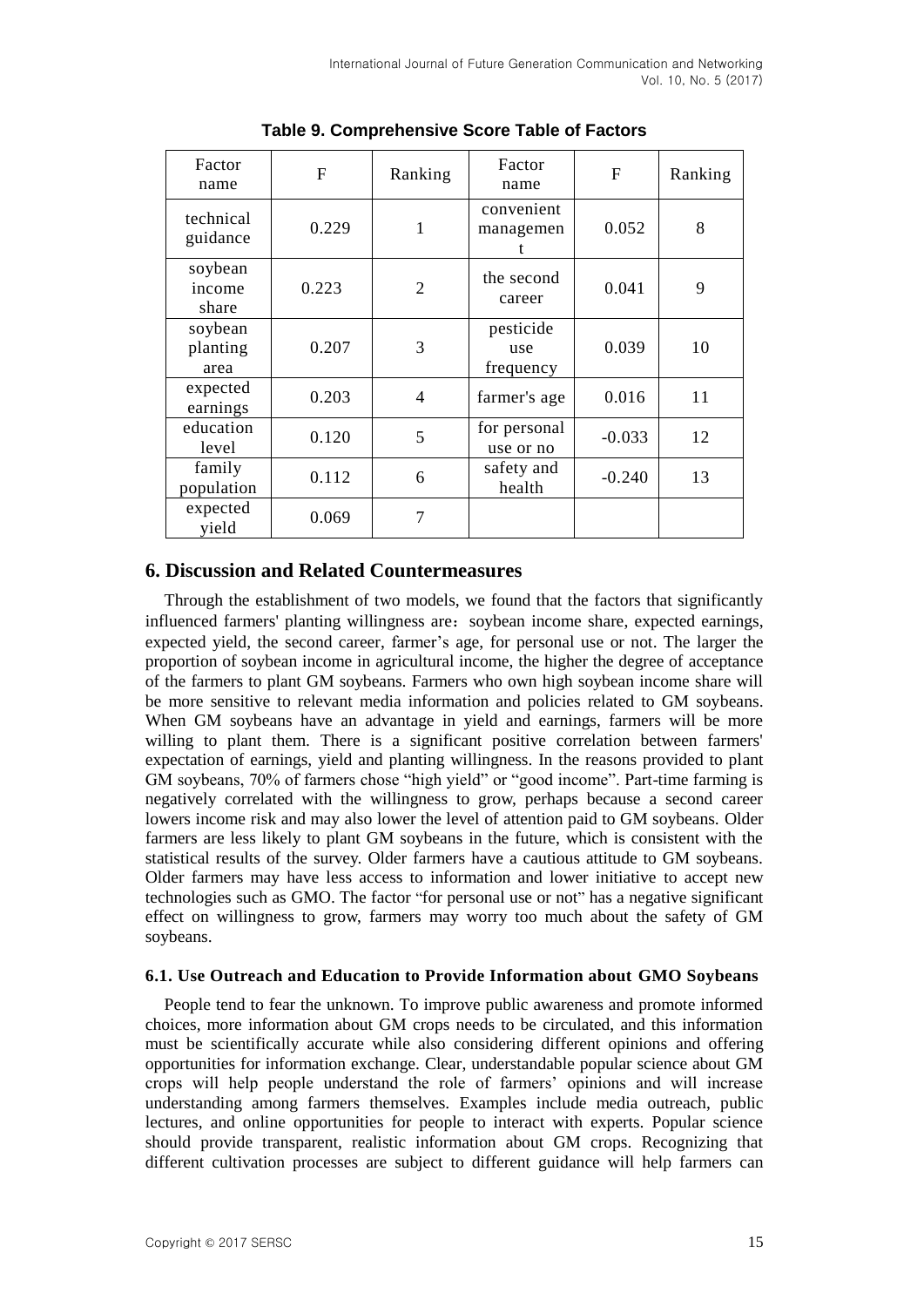assess the safety risk of GM crops. Farmers' attitude towards GM soybeans is influenced by the quality of information available. Positive messages will increase farmer's perception of earnings; negative information will increase the risk perception of farmers, and contradictory information will increase the doubts of GM soybeans. The media is an important avenue for providing this information. Some high-profile media campaigns promoting non GMO products have potentially increased consumer concerns. Additionally, media have reported unwarranted findings about GM soybeans. Media need to provide objective and scientific messages about GM soybeans to help farmers and the public understand the issues. To avoid speculation and inflammatory media reporting, the government should promptly address any examples of dispute over GM crops, and guide the media to correctly convey the information.

### **6.2. To Enhance the Non GMO Soy Brand to a Strategic Height**

With the convening of the fourth meeting of the twelve session of the National People's Congress, "increasing soy" was promoted as an important part of agricultural supply side reform. "Increase" refers to both volume and quality of domestic soybeans. To increase production, technical research is needed; to increase quality, a brand strategy is particularly urgent. A first step is to establish protection mechanisms for domestic Non-GM soybeans. Protection mechanisms should include ways to prevent gene pollution of high quality non GM soybeans, improved agricultural insurance system, and price subsidy policies. Establishing protected areas of Non GM soybeans in China's major soybean producing areas such as Heilongjiang Province, especially for high yield, high oil soybeans, where access is strictly controlled, can help prevent genetic pollution. Domestic agricultural insurance policies must be established, offering financial support to insurance companies to expand and/or transfer [16]. For price subsidies, local conditions should be adapted to local conditions, as soon as possible to implement the best way of subsidy. The object of subsidy should be strictly targeted at the real grower. In addition, the timing of subsidies will be announced before sowing, subsidies processes are in compliance with rules.

In addition to protection, improvements soybean processing are needed. To build a healthy and stable industry, progression from simple and primary processing to deep processing; To build a healthy and stable industry, the processed product line should be expanded to include not only soybean oil and meal but also tofu, soy milk and other high protein products; to improve the added value of products; and to invigorate the terminal brand. The government could offer credit, tax and other policy support to deep processing methods. Farmers will likely cooperate to implement precision planting and standardized production to reach the target market, supporting "one village one product"[17].

### **6.3. Continue Research and Development of both Transgenic and Non GM Soybeans**

Increased financial investments in research and development of both GM and non GM soybeans are needed, with an emphasis on upgrading technologies for soybean breeding. In addition to continuing basic research, areas to emphasize in non GMO soybean research include: how to increase "high yield and high protein" and "high protein and high oil" varieties, working to improve yield per unit area, improve seed, with an emphasis on domestic soybeans. For example, in October 2015, the high protein soybean variety "East agriculture 42C", planted by farmers in "Red light "cooperative, MinHe village, Bin county, Heilongjiang Province and guided by Experts from the Northeast Agricultural University, reached a level of 498 kg per mu. It represented quite high yield in agricultural production, its comparative effectiveness had surpassed the corn, realizing the combination of high yield and high protein, is the current urgent need of soybean varieties. For GMO soybeans, in addition to continuing basic research, areas to emphasize include: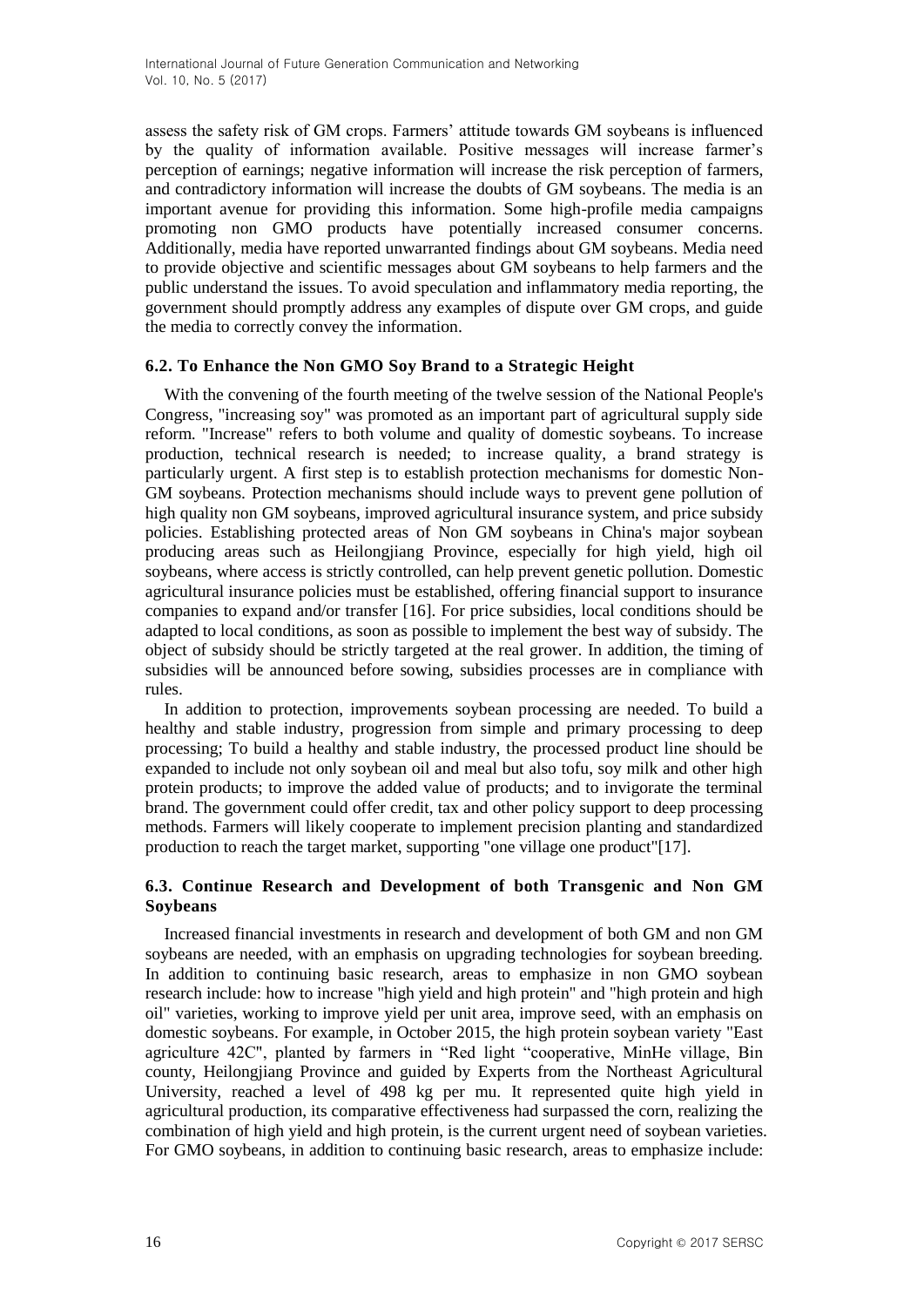develop a functional gene with independent intellectual property rights, and improve methods for experimental planting. These efforts will help domestic soybeans remain competitive in an international market.

### **Acknowledgments**

This work was supported by the Natural Foundation Youth Fund Project (No.71303038); the National Natural Science Foundation of International Cooperation and Exchange (No. 7141101042); the Heilongjiang Province Undergraduate Youth Innovative Talents Training Program(UNPYSCT).

#### **References**

- [1] J. P. Xu and Z. Y. Yan, "Farmers' Cognition of Transgenic Technology and Production Intention of Transgenic Staple Foods-taking Hubei Area Grainfarmers as Investigation Objects", Forum on Science and Technology in China, no. 11, **(2010)**, pp. 142-148.
- [2] Y. Xue, S.J. Guo and Z.G.Xu, "Potential Benefit, Risk Preference and Farmers' Willingness to Plant Genetically Modified Crops: Based on a Survey of over 700 Households from five Provinces in China", Journal of Nanjing Agricultural University (SOCIAL SCIENCE EDITION), vol. 14, no. 4, **(2014)**, pp. 25-31.
- [3] C. B. Chu and P. Li, "Empirical Research on Farmers' Cognition of Trans-genic Biotechnology and Adoption Behavior-Planting Trans-genic Bt Cotton as an Example", Collected Essays on Finance and Ecoomics, no. 1, **(2013)**, pp. 83-8.
- [4] D. D. Lv, "Demonstration Analysis of Planting Willingness and Influencing Factors of Transgenic Rice by Rice Growers-Based on the Investigation of Huai'an City in Northern Jiangsu Province, JiLin Agriculture", no. 3, **(2011)**, pp. 29-31.
- [5] H. Zhang, "Effects of Trust in Government, Cognition on Farmers' Willingness to Plant Transgenic Rice", Journal of Anhui Agricultural Sciences, vol. 43, no. 24, **(2015)**, pp. 300-301,314.
- [6] Y. P. Li and J. Sun, "Empirical Research of Farmers' Cognition of GM Rice and Its Influencing Factor in Wuhan", Tianjin Agricultural Sciences, vol. 19, no. 6, **(2013)**, pp. 28-34.
- [7] M. Y. Chen, X. X. Ke and Q. Jin, "Empirical Analysis on Factors Influencing Peasants' Willingness of Adopting Gene Modification Rice", Food and nutrition in China, vol. 19, no. 2, **(2013)**, pp. 22-26.
- [8] Q. Lu and J. Sun, "Farmers' perception and their planting willingness of Genetically Modified crops", Journal of China Agricultural University, vol. 19, no. 3, **(2014)**, pp. 34-42.
- [9] S. Z. Ma and Z. H. Huang, "Farmers, government and genetically modified agricultural products: an analysis of the intention of planting transgenic crops in China", Chinese Rural Economy, no. 4, **(2003)**, pp. 34-40.
- [10] S. X. Xu, "Study on soybean herbicide resistant soybean planting willingness in Heilongjiang", Nanjing Agricultural University, **(2007)**, pp. 38-40.
- [11] J. Chen and S. J. Ding, "Analysis on Cotton Farmers' Perception and Use of GM Technology—Evidence from Hubei and Shandong Provinces", Journal of Huazhong Agricultural University (Social Sciences Edition), no. 1, **(2011)**, pp. 25-29.
- [12] Y. B. Wang and J. Hua, "Effect of information transmission on Farmers' willingness to grow genetically modified crops", Chinese Rural Economy, no. 6, **(2016)**, pp. 71-80.
- [13] Z. F. Yao and S. F. Zheng, "Factors affecting the willingness of large producers to produce behavior-Based on TPB theory and 378 micro survey data in Heilongjiang", Journal of Agrotechnical Economics, no.08, **(2010)**, pp. 27-33.
- [14] D. A. Darr and W. S.Chern, "Analysis of genetically modified organism adoption by Ohio grain farmers",6 th International ICABR Conference on Agricultural Biotechnology in Ravello (Italy),**(2002)**.
- [15] J. Payne, J. Fernandez-Cornejo and S. Daberkow, "Factors affecting the likelihood of corn rootworm Bt seed adopti on", Agbioforum, vol. 6, no. 1, **(2003)**, pp. 657-657.
- [16] A. J. Tian, "Research on the Predicament and Development of Agricultural Insurance in China", Journal of Anhui Agri. Sci, vol. 37, no. 6, **(2009)**, pp. 2741-2743,2753.
- [17] X. Y. Wang, "Strengthen brand building to promote the development of soybean market", Heilongjiang Grain, no. 5, **(2015)**, pp. 15-17.